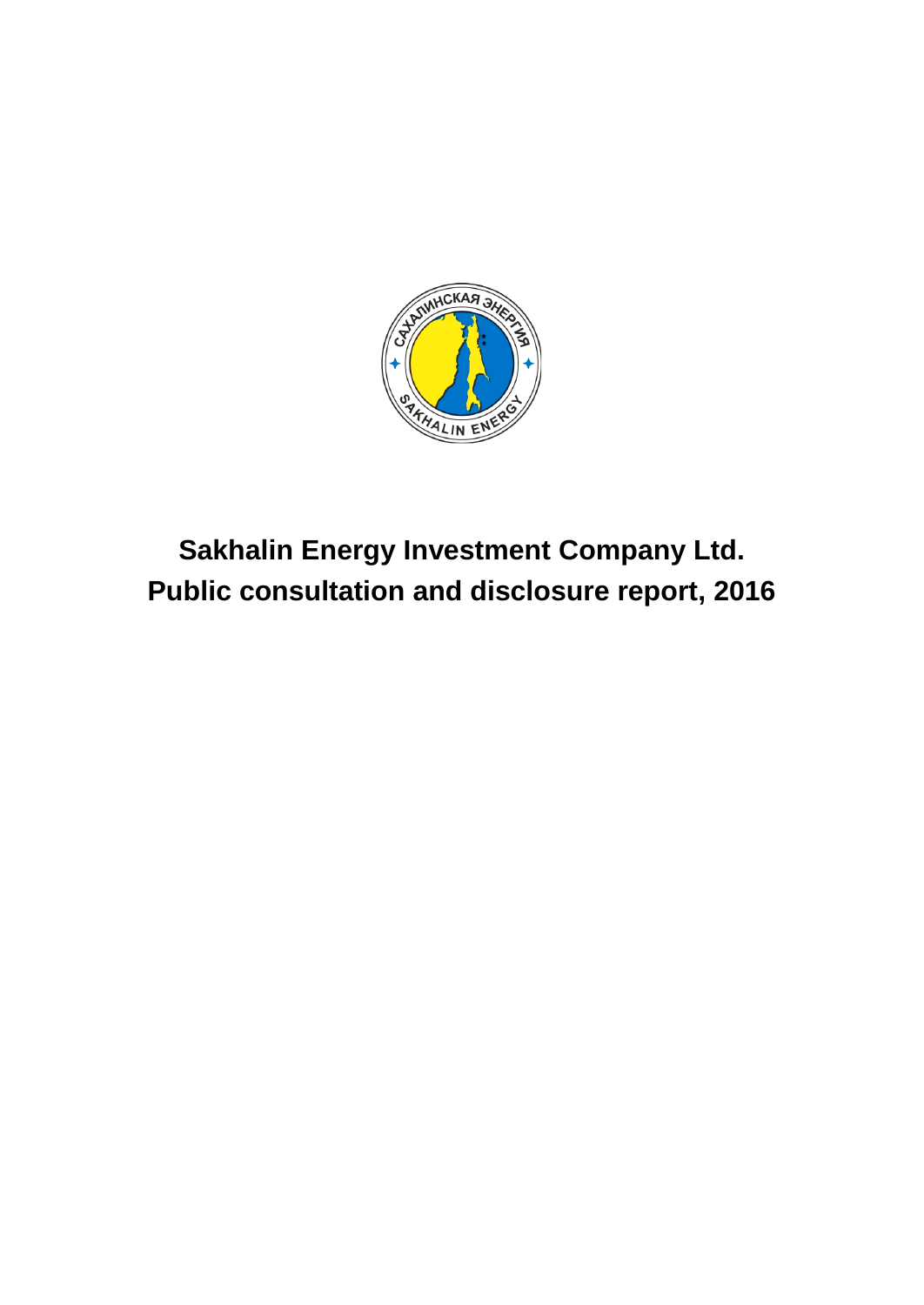# **CONTENTS**

| 1                                 |                                                                                                                                        |    |
|-----------------------------------|----------------------------------------------------------------------------------------------------------------------------------------|----|
| $\mathbf{2}$                      |                                                                                                                                        |    |
| 2.1<br>2.2                        | STAKEHOLDER ENGAGEMENT WITHIN FRAMEWORK OF SUSTAINABLE DEVELOPMENT REPORT                                                              |    |
| 2.3                               | CONSULTATION AND INFORMATION DISCLOSURE IN PROJECT AFFECTED COMMUNITIES8                                                               |    |
| 2.3.1                             | Consultations and information disclosure with residents in the vicinity of                                                             |    |
| 2.3.2                             |                                                                                                                                        |    |
| 2.3.3                             | Consultations and information disclosure with dacha owners at                                                                          |    |
| 2.3.4                             |                                                                                                                                        |    |
| 2.3.5                             |                                                                                                                                        |    |
| 2.3.6<br>2.4<br>2.5<br>2.6<br>2.7 | CONSULTATIONS AND DISCLOSURE IN OTHER SAKHALIN COMMUNITIES 12<br>ENGAGEMENT WITH COMMUNITY AND OTHER NON-GOVERNMENTAL ORGANISATIONS 12 |    |
| 2.7.1                             |                                                                                                                                        |    |
| 2.7.2                             |                                                                                                                                        |    |
| 2.7.3<br>2.8                      |                                                                                                                                        |    |
| 3                                 |                                                                                                                                        |    |
| 4                                 |                                                                                                                                        |    |
| 4.1<br>4.2<br>4.3                 | GRIEVANCE PROCEDURE WITHIN THE FRAME OF SAKHALIN INDIGENOUS MINORITIES                                                                 |    |
|                                   |                                                                                                                                        |    |
|                                   | APPENDIX 1 COMMUNITIES, NGOS AND OTHER STAKEHOLDERS  20                                                                                |    |
|                                   | APPENDIX 2 LOCATIONS OF INFORMATION CENTRES AND CONTACT DETAILS OF<br>THE COMPANY REPRESENTATIVES                                      | 23 |
|                                   | APPENDEX 3 CONTACT INFORMATION FOR DISTRIBUTION OF SIMDP INFORMATION                                                                   |    |
|                                   | APPENDIX 4 LIST OF EXISTING JAPANESE STAKEHOLDERS ON SAKHALIN ENERGY                                                                   |    |
|                                   |                                                                                                                                        |    |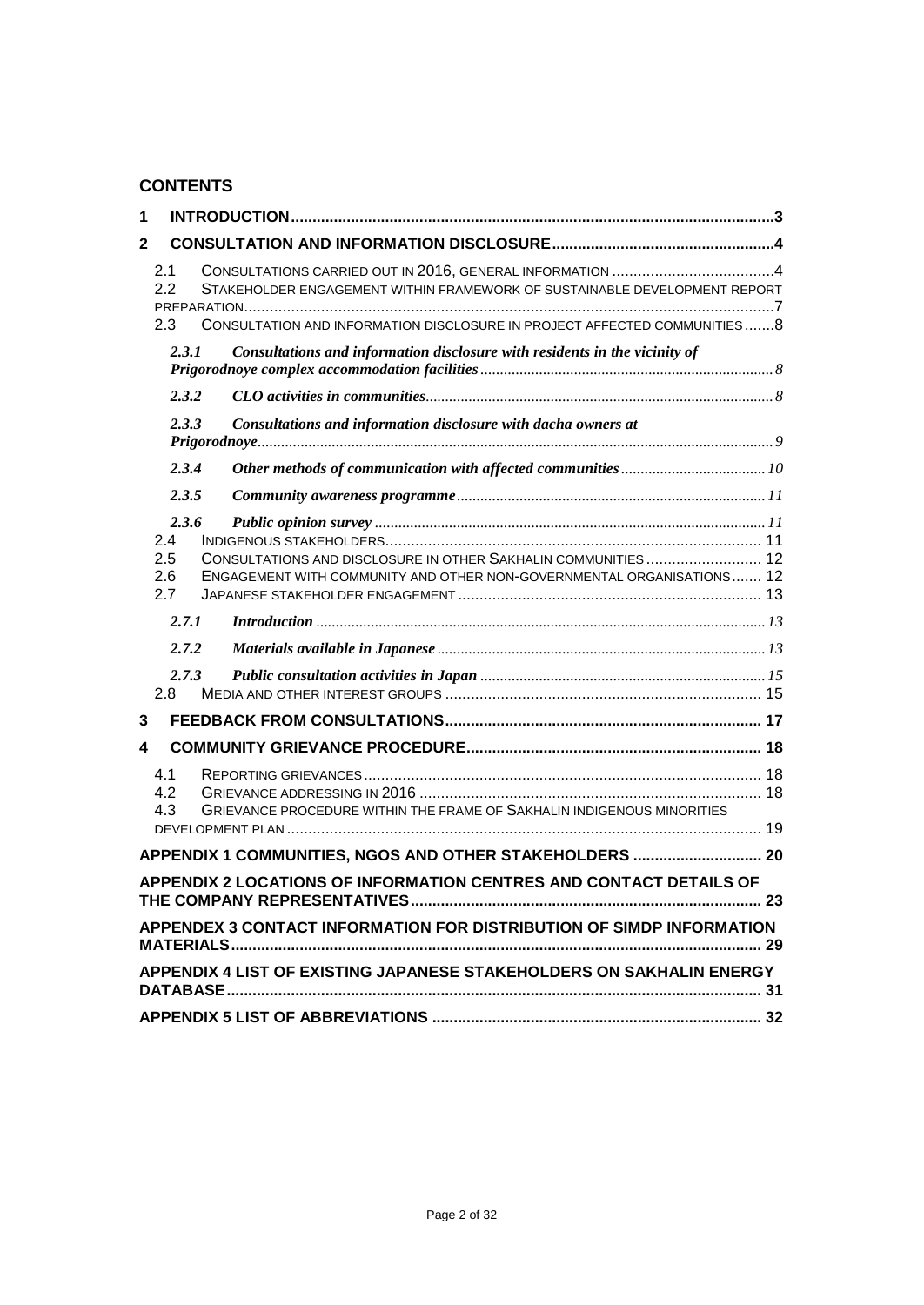## <span id="page-2-0"></span>**1 INTRODUCTION**

Sakhalin Energy Investment Company Ltd. (Sakhalin Energy) considers regular and meaningful engagement with the public and key stakeholders, as well as public disclosure of relevant project information, to be important elements for the successful development of the Sakhalin-2 project (the project). To this end, since very beginning Sakhalin Energy has actively sought to engage with stakeholders and provide information about its activities.

This document describes Sakhalin Energy's public consultation and the disclosure of information as of 31 December 2016, and includes:

- Summary of consultation held in 2016.
- Summary of consultation held with different stakeholder categories.
- Summary of feedback from consultation.
- Information of community grievance procedure implementation.

There are five appendices to this document:

- Appendix 1 provides a summary of non-governmental and community organisations which have been involved to date.
- Appendix 2 provides information on locations of information centres and contact details of the company representatives.
- Appendix 3 provides contact information for distribution of SIMDP information materials.
- Appendix 4 list the existing stakeholders in Japan, in particular, on the island of Hokkaido.
- Appendix 5 list used abbreviations.

Sakhalin Energy will update this report on an annual basis.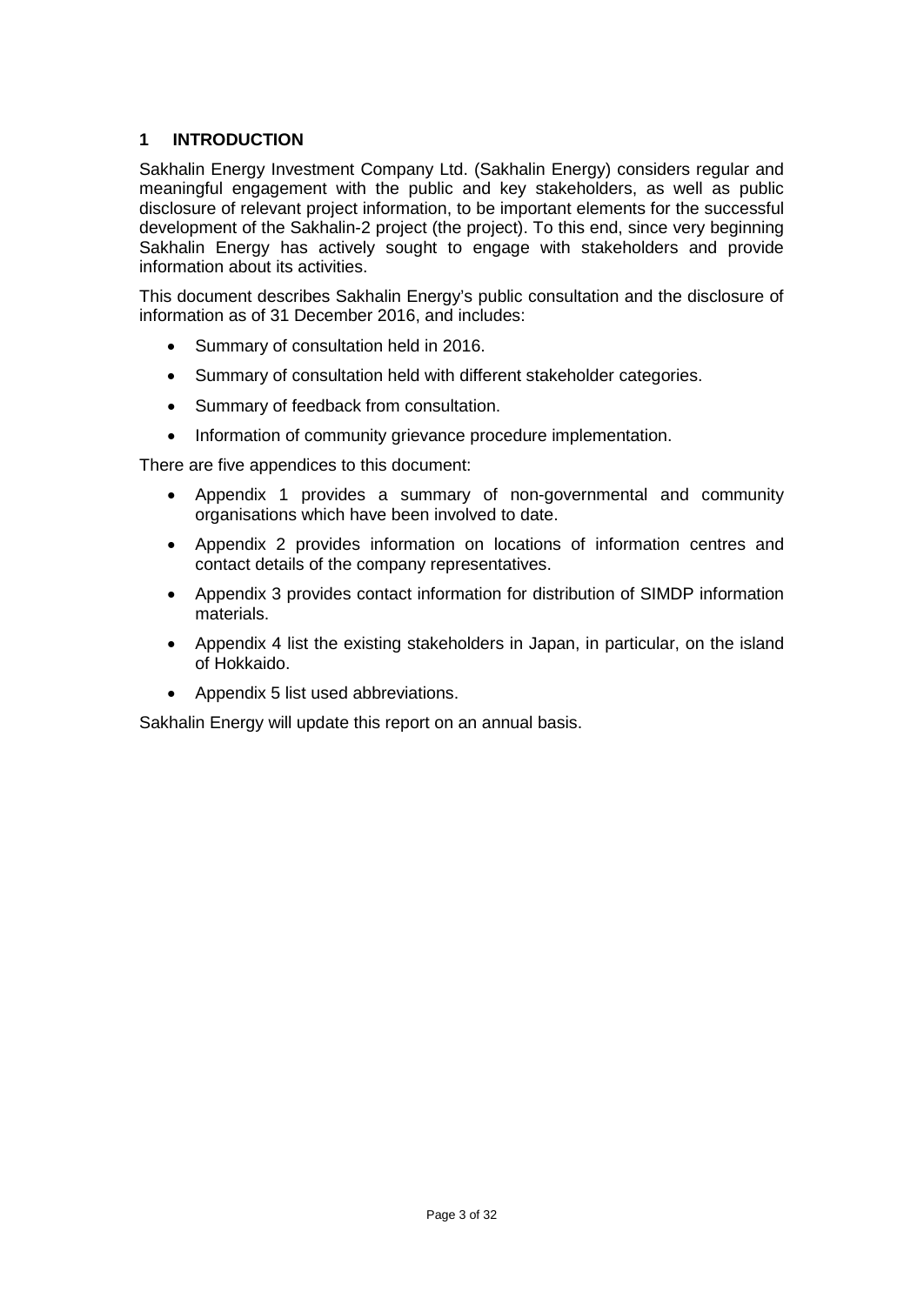# <span id="page-3-0"></span>**2 CONSULTATION AND INFORMATION DISCLOSURE**

# <span id="page-3-1"></span>**2.1 Consultations carried out in 2016, general information**

The types of consultation Sakhalin Energy has carried out in 2016 are presented in the Table 1 below.

| TYPE           | <b>EXAMPLES</b>                                                                                                                                                                  |
|----------------|----------------------------------------------------------------------------------------------------------------------------------------------------------------------------------|
| Public         | Public meetings in town halls, culture centres, libraries in the<br>$\bullet$<br>communities that are in vicinity of the project's operating<br>assets                           |
| consultations  | Dialogues with stakeholders within frame of sustainable<br>$\bullet$<br>development report preparation                                                                           |
|                | Focus group meetings with indigenous people<br>$\bullet$                                                                                                                         |
| Group meetings | Seminars, information sessions (e.g., with potential grant<br>applicants)                                                                                                        |
| Individual     | Meetings with experts (e.g., administration, specialists from<br>$\bullet$<br>health, education, social or cultural departments,<br>entrepreneurs, key figures in the community) |
| meetings       | Public opinion survey in form of an interview<br>$\bullet$                                                                                                                       |
|                | Others                                                                                                                                                                           |

## **Table 1: Types of consultation carried out in 2016**

#### **Table 2: Sakhalin community consultations in 2016**

-

| <b>DATE</b> | <b>CONSULTATIONS</b>                                                                                                                                 | <b>KEY PURPOSE</b>                                                                                                      | <b>NUMBER</b><br><b>OF</b><br><b>MEETINGS</b> | <b>NUMBER</b><br><b>OF</b><br><b>PEOPLE</b> |
|-------------|------------------------------------------------------------------------------------------------------------------------------------------------------|-------------------------------------------------------------------------------------------------------------------------|-----------------------------------------------|---------------------------------------------|
| February    | The second round<br>of a dialogue with<br>stakeholders under<br>sustainable<br>development<br>report preparation,<br>meeting in<br>Yuzhno-Sakhalinsk | 2015 sustainable<br>development report<br>preparation*                                                                  |                                               | 25                                          |
| March       | Consultations<br>under SIMDP 3 in<br>the traditional<br>areas of<br>indigenous<br>residence:<br>Poronaisk,                                           | Information on<br>SIMDP 3 in<br>general, start of<br>formation of SIMDP<br>3 coordinating<br>bodies, SIMDP<br>grievance | 16                                            | 257                                         |

<span id="page-3-2"></span><sup>\*</sup>In 2009 Sakhalin Energy joined the UN Global Compact and decided to follow the public non-financial reporting standard of the Global Reporting Initiative (GRI). Consultation summary under sustainable development report preparation is described in Section 2.2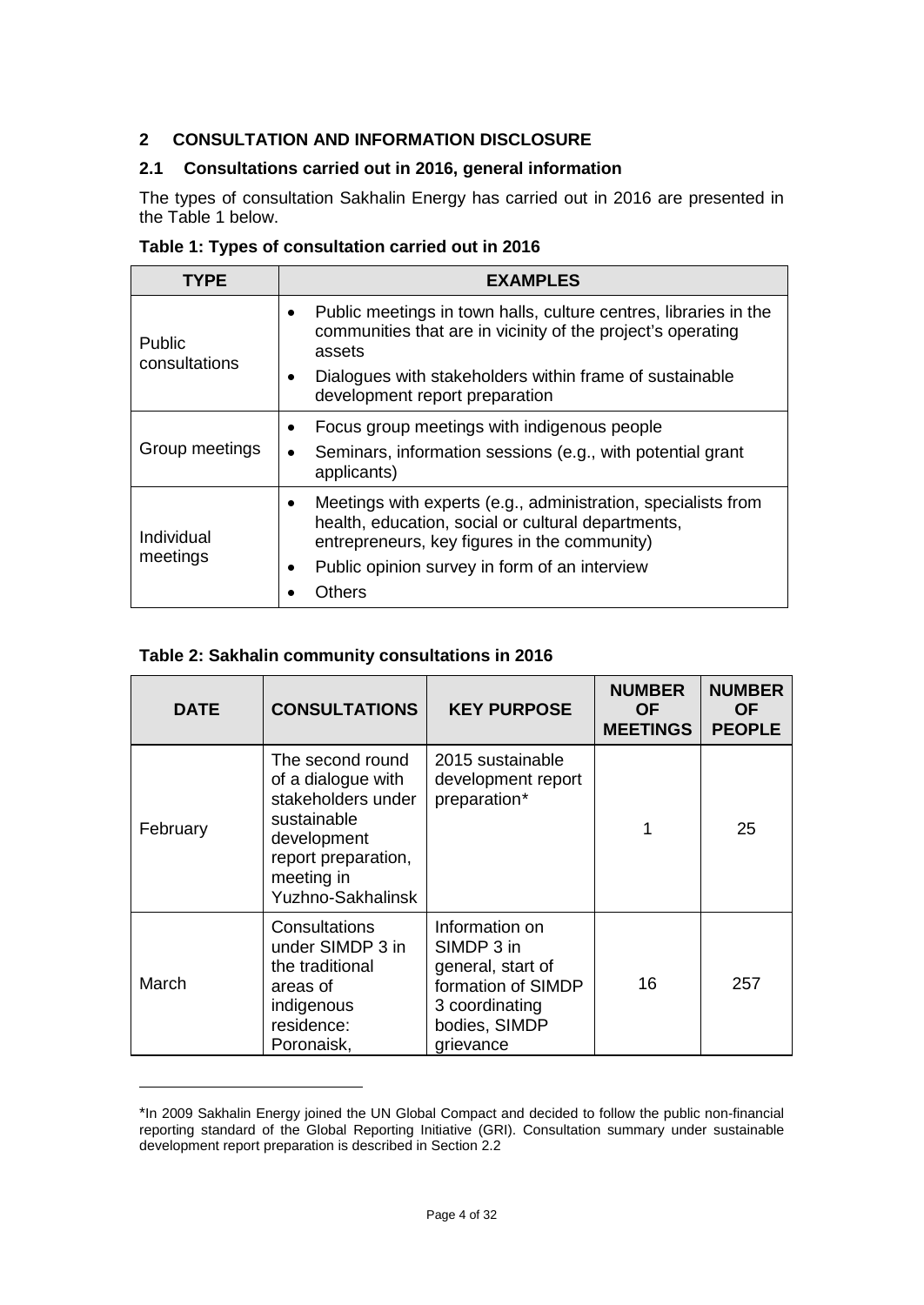| <b>DATE</b> | <b>CONSULTATIONS</b>                                                                                                                                                                                       | <b>KEY PURPOSE</b>                                                                                                                                                                                                                                      | <b>NUMBER</b><br><b>OF</b><br><b>MEETINGS</b> | <b>NUMBER</b><br><b>OF</b><br><b>PEOPLE</b> |
|-------------|------------------------------------------------------------------------------------------------------------------------------------------------------------------------------------------------------------|---------------------------------------------------------------------------------------------------------------------------------------------------------------------------------------------------------------------------------------------------------|-----------------------------------------------|---------------------------------------------|
|             | Smirnykh,<br>Aleksandrovsk-<br>Sakhalinsky,<br>Viakhtu,<br>Trambaus,<br>Tymovsk, Chir-<br>Unvd, Okha,<br>Nekrasovka, Val,<br>Nogliki and<br><b>Yuzhno-Sakhalinsk</b>                                       | procedure, SIMDP<br>programmes for<br>2016. Individual<br>consultations and<br>consultations on<br>development of<br>applications for<br>grant programmes                                                                                               |                                               |                                             |
| April-June  | Community public<br>meetings in<br>Nogliki, Val, Nysh,<br>Nekrasovka, Chir-<br>Unvd, Tymovskoe<br>Smirnykh,<br>Poronaisk,<br>Makarov, Dolinsk,<br>Troitskoe,<br>Korsakov                                   | Overview of the<br>information on<br>Sakhalin-2 project<br>and the company's<br>activity, social<br>initiatives.<br>sustainable<br>development and<br>social investments<br>projects, grievance<br>procedure and<br>community<br>awareness<br>programme | 12                                            | 67                                          |
| August      | Public opinion<br>survey in 14<br>Sakhalin<br>communities,<br>which are located<br>in the vicinity of<br>project activities.<br>Method of the<br>survey - individual<br>interviews with a<br>questionnaire | Survey of public<br>attitude towards the<br>project activities<br>under social impact<br>monitoring<br>programme                                                                                                                                        | 14                                            | 700                                         |
| October     | The first round of a<br>dialogue with<br>stakeholders under<br>sustainable<br>development<br>report preparation,<br>meeting in<br>Yuzhno-Sakhalinsk                                                        | 2016 sustainable<br>development report<br>preparation                                                                                                                                                                                                   | 1                                             | 25                                          |
| November    | Individual meetings<br>in the traditional<br>areas of<br>indigenous<br>residence:                                                                                                                          | Internal monitoring<br>of SIMDP 3<br>projects and<br>individual<br>consultations                                                                                                                                                                        | 42                                            | 49                                          |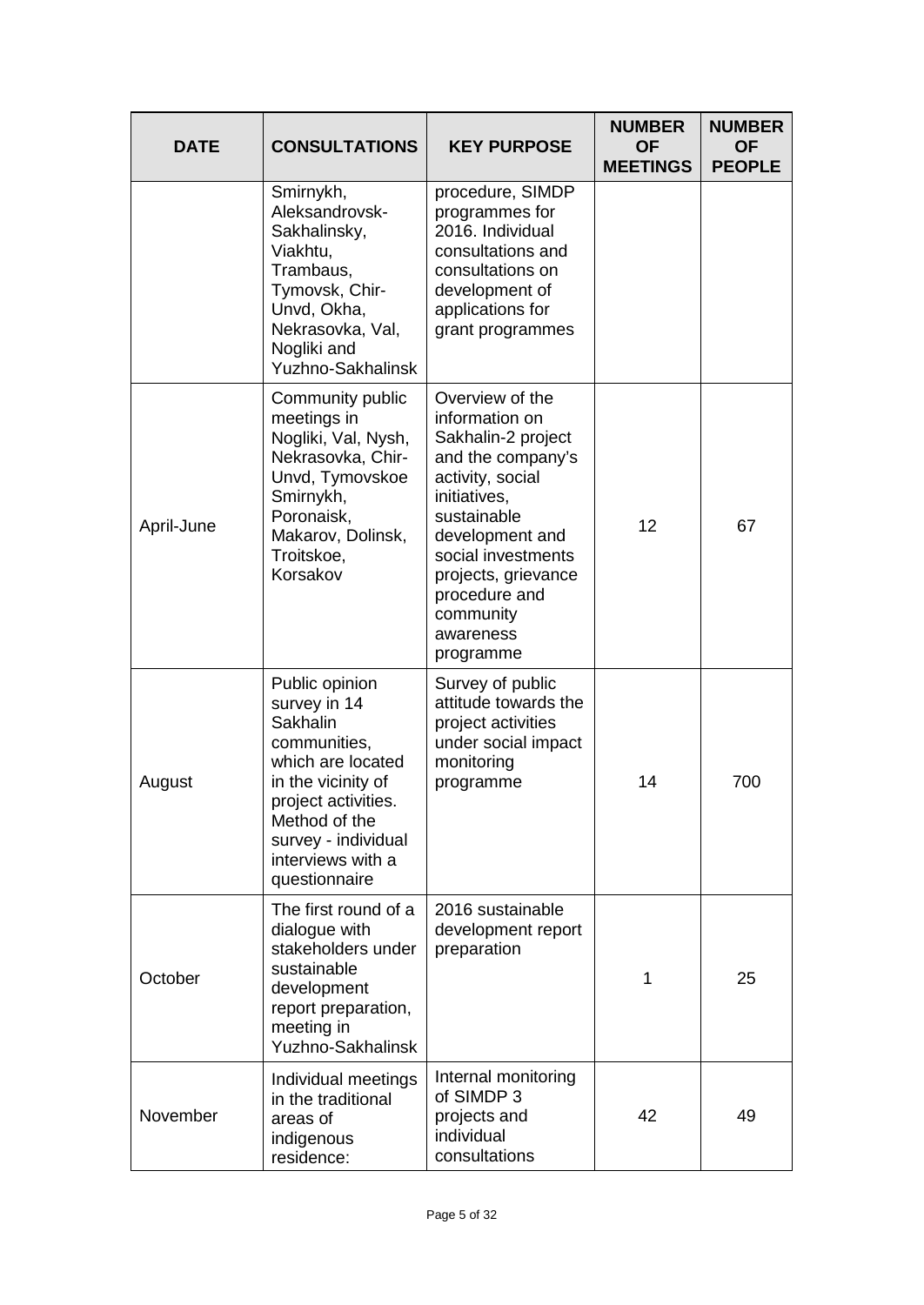| <b>DATE</b>           | <b>CONSULTATIONS</b>                                                                                                                                                                                                                                                                                                                         | <b>KEY PURPOSE</b>                                                                                                                                                                                        | <b>NUMBER</b><br><b>OF</b><br><b>MEETINGS</b> | <b>NUMBER</b><br><b>OF</b><br><b>PEOPLE</b> |
|-----------------------|----------------------------------------------------------------------------------------------------------------------------------------------------------------------------------------------------------------------------------------------------------------------------------------------------------------------------------------------|-----------------------------------------------------------------------------------------------------------------------------------------------------------------------------------------------------------|-----------------------------------------------|---------------------------------------------|
|                       | Poronaisk,<br>Smirnykh,<br>Aleksandrovsk-<br>Sakhalinsky,<br>Viakhtu,<br>Trambaus, Chir-<br>Unvd, Okha,<br>Nekrasovka, Val,<br>Nogliki, Yuzhno-<br><b>Sakhalinsk</b>                                                                                                                                                                         |                                                                                                                                                                                                           |                                               |                                             |
| November              | Bus tours around<br>Prigorodnoye<br>production<br>complex in<br>Korsakov district<br>for Korsakov<br>community <sup>1</sup>                                                                                                                                                                                                                  | Update on<br>Sakhalin-2 project<br>progress and<br>Prigorodnoye<br>complex in<br>particular,<br>information about<br>social development<br>and social<br>investment<br>programmes in<br>Korsakov district | 1                                             | 36                                          |
| November-<br>December | Individual meetings<br>with participants,<br>beneficiaries,<br>members of the<br>coordinating<br>bodies and other<br>stakeholders under<br>SIMDP 3 external<br>monitoring<br>(Poronaisk,<br>Smirnykh,<br>Aleksandrovsk-<br>Sakhalinsky,<br>Viakhtu,<br>Trambaus, Chir-<br>Unvd, Okha,<br>Nekrasovka, Val,<br>Nogliki, Yuzhno-<br>Sakhalinsk) | SIMDP 3 external<br>monitoring                                                                                                                                                                            | 51                                            | 61                                          |
| December              | Community<br>consultations<br>under Korsakov<br>Partnership<br>programme in                                                                                                                                                                                                                                                                  | Consultations on<br>activity of the<br>Korsakov SD<br><b>Partnership Council</b><br>and Korsakov                                                                                                          | 10                                            | 70                                          |

<span id="page-5-0"></span> $1$  Announcements of the bus tours were published in the local newspaper "Voskhod".

j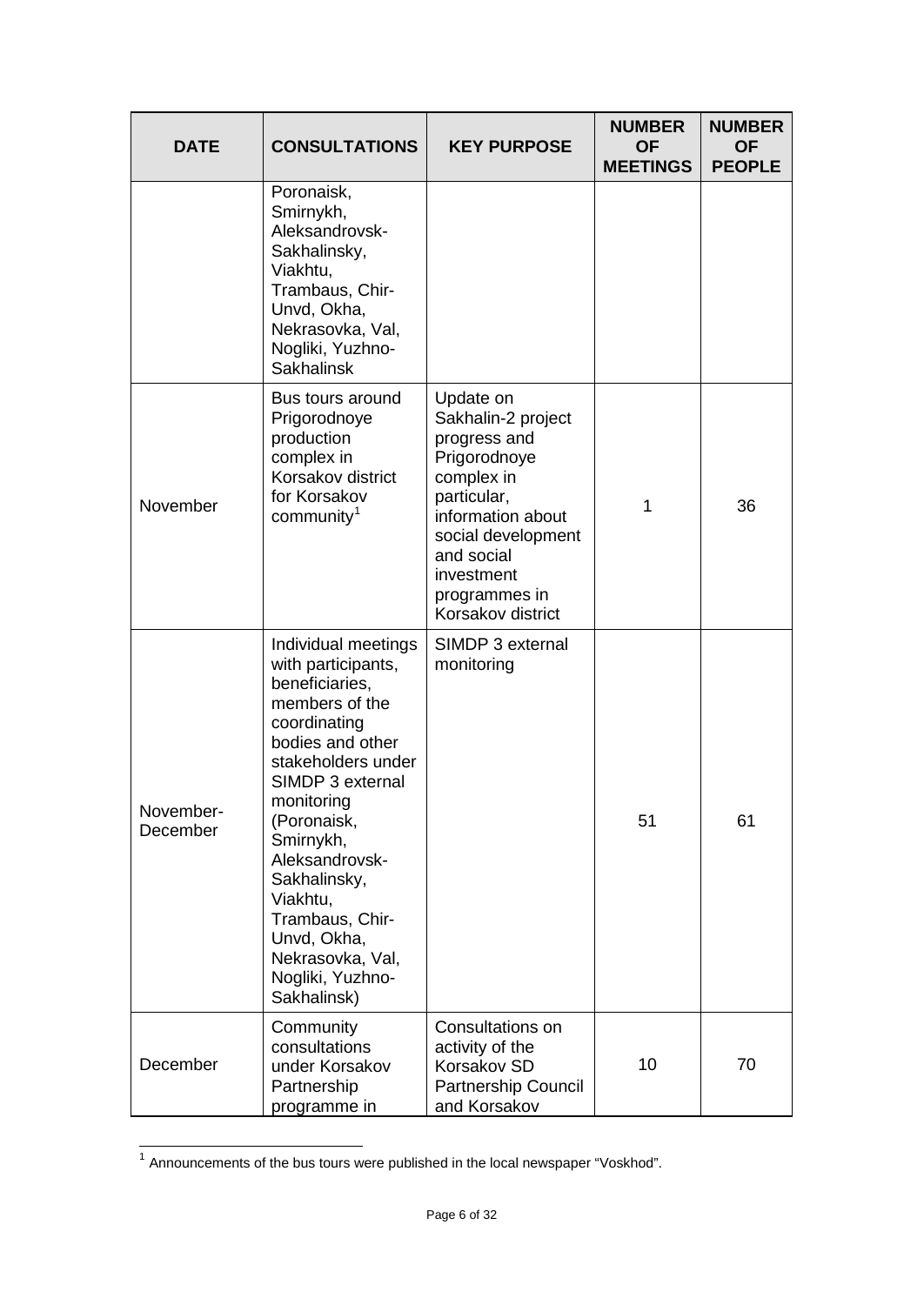| <b>DATE</b>  | <b>CONSULTATIONS</b>                                                                                                                               | <b>KEY PURPOSE</b>             | <b>NUMBER</b><br><b>OF</b><br><b>MEETINGS</b> | <b>NUMBER</b><br><b>OF</b><br><b>PEOPLE</b> |
|--------------|----------------------------------------------------------------------------------------------------------------------------------------------------|--------------------------------|-----------------------------------------------|---------------------------------------------|
|              | Korsakov<br>communities:<br>Korsakov,<br>Novikovo,<br>Chapaevo,<br>Solovyovka,<br>Ozerskoye,<br>Razdolnoye,<br>Lesnoye,<br>Okhotskoye, 3rd<br>Pad' | Partnership social<br>projects |                                               |                                             |
| <b>Total</b> |                                                                                                                                                    |                                |                                               | 1290                                        |

#### <span id="page-6-0"></span>**2.2 Stakeholder engagement within framework of sustainable development report preparation**

In 2009 Sakhalin Energy decided to follow the public non-financial reporting standard of the Global Reporting Initiative (GRI) [\(www.globalreporting.org\)](http://www.globalreporting.org/).

Sustainable development report covers the results of Sakhalin Energy activities, including environmental protection. personnel development. stakeholder including environmental protection, personnel development, stakeholder engagement, social projects and other aspects. Sustainable development report is available in public domain at the company's official website, Sakhalin Energy's information centres, located in the Sakhalin communities and is widely distributed among project's stakeholders.

As part of preparation of the reports, the company commits to hold regular consultations with stakeholders so they can share their opinions on the company's activity and make recommendations on further development of the company's responsibility in production, environment and social areas.

Consultations are conducted in a form of dialogue twice a year. During the first round of a dialogue the company presents preliminary information on the company's activities for the reporting period to stakeholders. Participants of the dialogue comment and discuss what additional information of wide audience interest might be included into the report, ask questions. During the second round of the dialogue the company responds to the stakeholders' comments and questions received during the first round of the dialogue. Results of consultations are included into sustainable development report of the corresponding reporting period.

Stakeholders involved in these dialogues are local communities, NGOs, authorities, experts that usually engage with Sakhalin Energy on the issues of environment, social and other areas of sustainable development. Direct written invitation method is used to contact the participants prior to the dialogues as well as open invitations via regional newspapers and internet resources (www.sakh.com - the popular Sakhalin internet media). In addition, the company invites stakeholders to contribute to sustainable development reporting through a questionnaire (appended to each sustainable development report).

In 2016 the company conducted two rounds of the dialogue:

• February 2016 – the second round of the dialogue under 2015 sustainable development report preparation, where the company answered questions and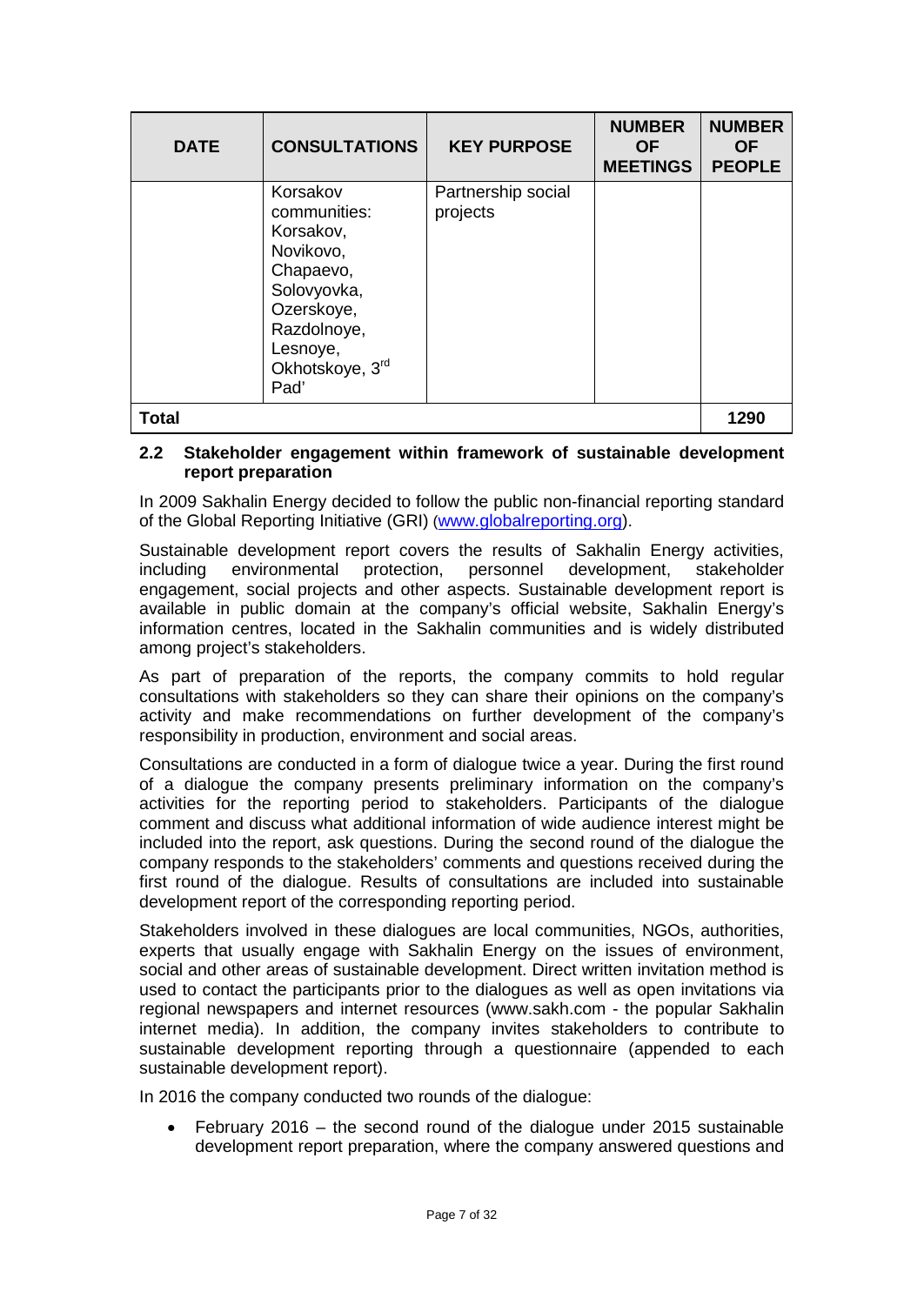comments received during the first round of the dialogue. Summary of dialogues within the framework of 2015 sustainable development report is included into the report (see the report on the company's website: <http://www.sakhalinenergy.ru/en/media-centre/reports.wbp> ).

• October 2016 – the first round of the dialogue under 2016 sustainable development report preparation, where the company presented to stakeholders information on the company's activities and achievements for the reporting period.

Also in November–December 2016 under the preparation of the report for 2016, detailed consultations were conducted with all key groups of stakeholders, including shareholders, customers, government authorities, lenders, company staff, contractors, NGOs, community, etc. The main methods of engagement were survey (including forms distribution via e-mail to stakeholders, survey under annual public meetings, staff survey) focus groups and face to face meetings.

In April 2016 the company conducted a public presentation of 2015 sustainable development report in Moscow. Representatives of scientific and expert community, federal and regional authorities, business, indigenous people, NGOs and other society representatives and mass-media attended the presentation.

Successful public endorsement of the 2015 sustainable development report conducted by non-financial reporting Council of Russian Union of industrialists and entrepreneurs (RSPP) became a major milestone. As it underlined in the RSPP conclusion, the report "contain important information, covers all key areas of responsible business practice in compliance with the principles of Russian Business Social Charter and with sufficient completeness of information on the company's activities in these areas". RSPP conclusion and certificate are available in the Sustainable Development Report (Appendixes 7 and 8).

## <span id="page-7-0"></span>**2.3 Consultation and information disclosure in project affected communities**

Sakhalin Energy endeavoured to ensure that the people and groups it consulted with were representative and inclusive of vulnerable groups; respect local traditions and cultural norms in discussions and decision-making; and that face-to-face meetings arranged are varied and create conditions that encourage wide and diverse participation.

In 2016 Sakhalin Energy conducted public meetings in 12 communities. Please refer to the Table 2 for more details.

The information on date, time and venue for the public meetings were announced in key Sakhalin newspapers (as listed in the Table 3) three weeks prior to the public meeting. The timetable of the meetings was available on the company's website.

#### <span id="page-7-1"></span>**2.3.1 Consultations and information disclosure with residents in the vicinity of Prigorodnoye complex accommodation facilities**

In 2016 the company specialists held two meetings with Korsakov residents (in July) living in close proximity to Prigorodnoye complex accommodation facilities under social impact monitoring programme in order to identify potential concerns and impacts, to monitor post resolution of grievances and to inform the community on project implementation status.

#### <span id="page-7-2"></span>**2.3.2 CLO activities in communities**

As a result of the 2014 restructuring, the community liaison organisation was reconfigured into a community liaison structure.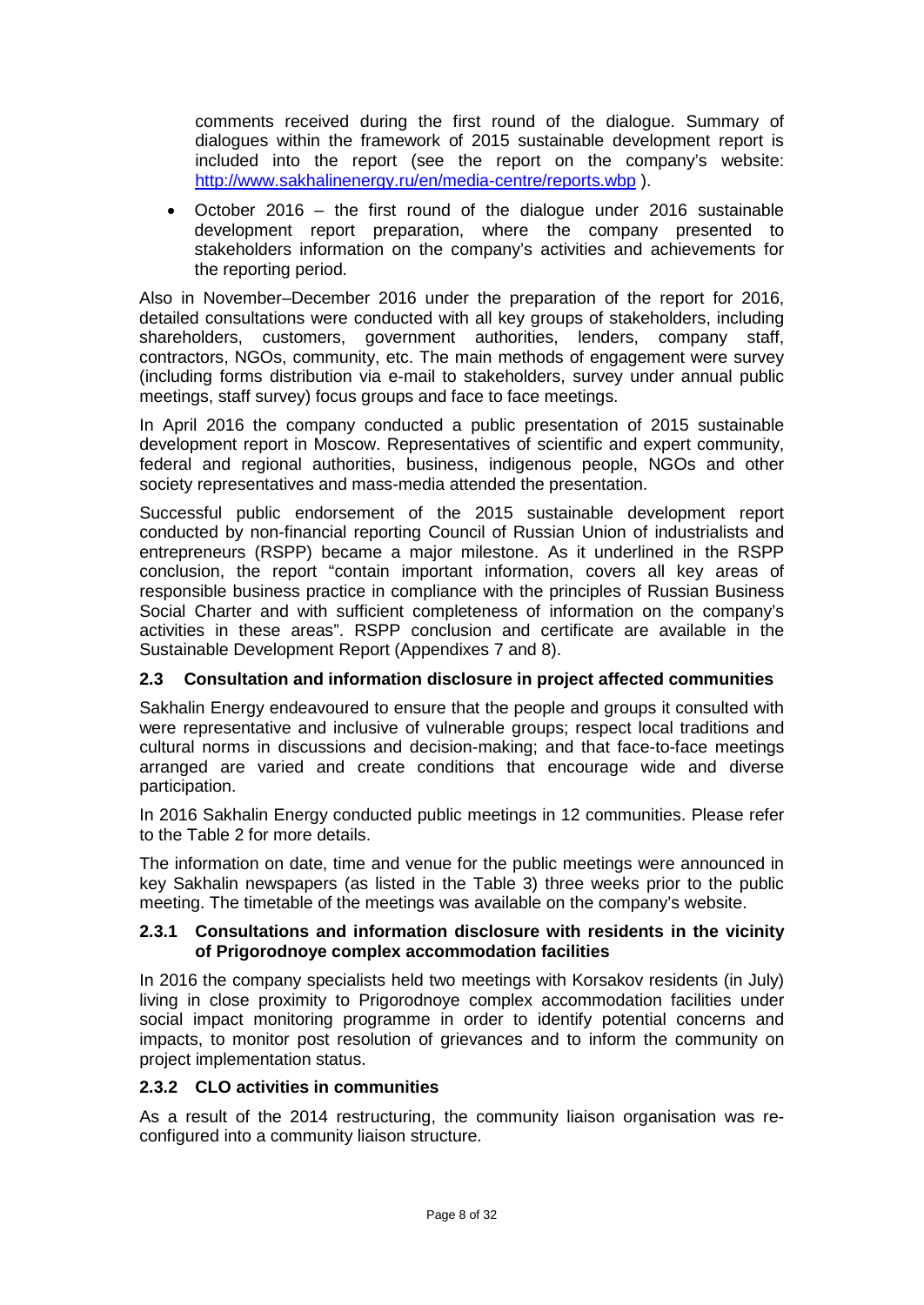Key role in the community liaison structure is played by two teams within the government and shareholder relations and external affairs: social performance and communications, stakeholder engagement and event management.

The community liaison structure also includes:

- Sakhalin Indigenous Minorities engagement specialist.
- Korsakov Community Liaison Officer (was hired in 2016).
- 23 information centres based in the local village and district libraries.

Specialists of the above teams provide community liaison services in compliance with their job descriptions.

As in previous years, an efficient means of engagement with the Sakhalin population was a network of 23 information centres based on district and rural libraries and located in settlements along the pipeline route and in the vicinity of other company's facilities. The information about the company information centres was published in key Sakhalin newspapers (the list of newspapers is provided in the Table 3), posted on the company's information boards and on the company's website. Thanks to the information centres Sakhalin Energy established an effective system of receiving feedback from communities residing in close vicinity to Sakhalin Energy assets. On the regular basis Sakhalin Energy provided information materials to affected communities via company's information centres, including the following types of materials: corporate news-bulletin "Vesti", annual PCDP and PCDR, sustainable development report, grievance procedure leaflets, posters with information on social programmes, etc.

Community residents had an opportunity to contact the company's information centre consultants any time during the regular library business hours at their convenience. The list of company's information centres is maintained on Sakhalin Energy website.

In December 2016, information centre consultants participated in a regular training workshop to gain better knowledge of the company's activity. The workshop programme included the following key topics:

- Overview of the Sakhalin-2 project.
- Community grievance procedure.
- Sakhalin Energy's public non-financial reporting: sustainable development report.
- Information centres: results of activity and work plans for 2017.
- Biodiversity and environmental monitoring.
- OPF compression station project update and key result of the project ESHIA.
- Book donation project.
- Computer skills training.

2987 people visited Sakhalin Energy's information centres in 2016. The focus of the public interest was on general information on the Sakhalin-2 project, corporate newsbulletin "Vesti" and company's social programmes.

#### <span id="page-8-0"></span>**2.3.3 Consultations and information disclosure with dacha owners at Prigorodnoye**

Throughout 2016 Sakhalin Energy continued engagement with dacha community and responded to queries or questions during consultations with the community leader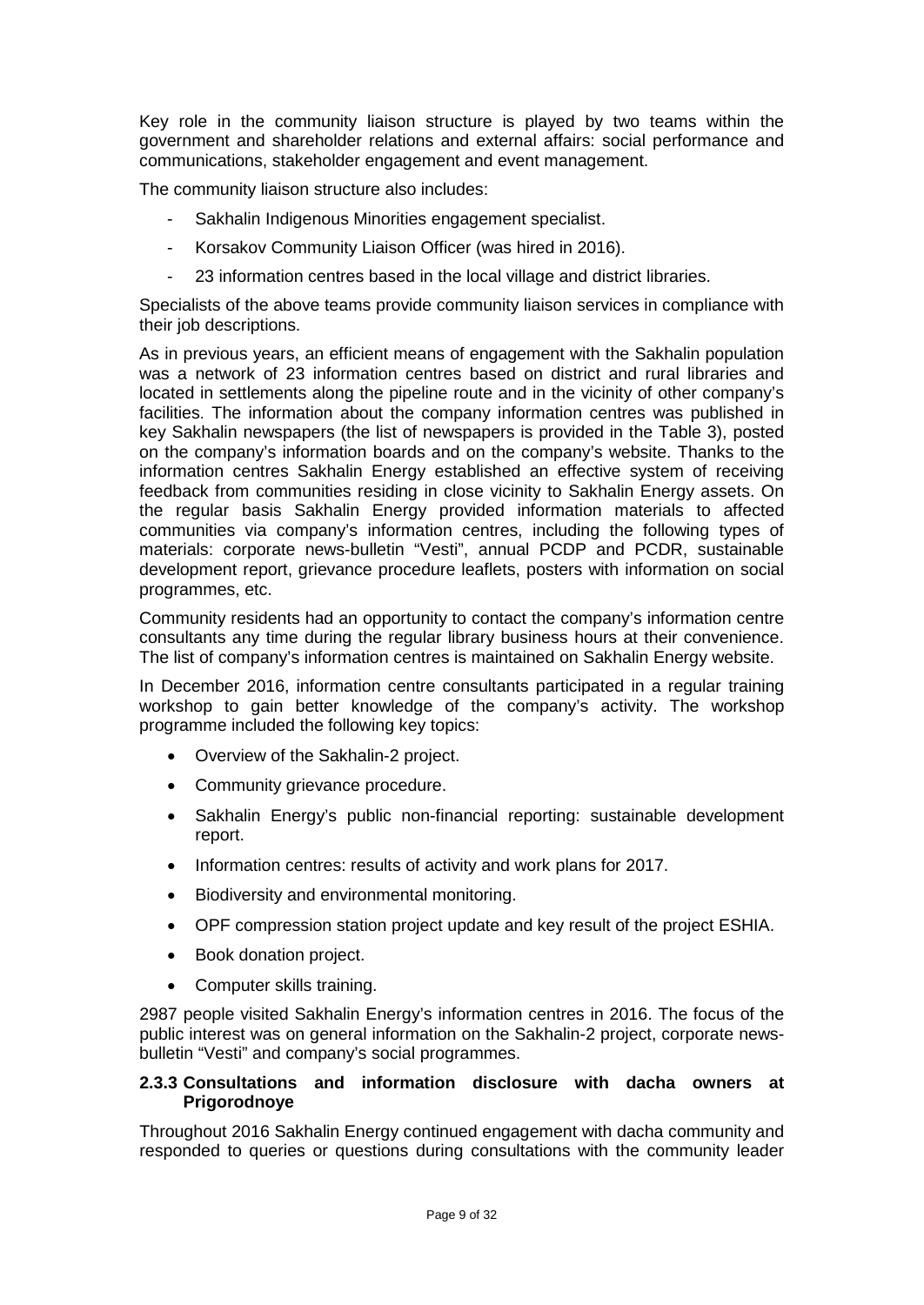and other representatives. In addition, Sakhalin Energy continued implementing the quality of life monitoring (including air quality and noise levels monitoring) during the dacha season, i.e. May-October, as required under the HSESAP and which is open to the dacha residents through presence during the measurements. The results of the monitoring were regularly reported to the chairman of the dacha community.

The engagement with dacha owners in 2016 included the following:

- Meetings with dacha owners in February (two persons) and April (three persons). They raised questions on compensations, their resettlement, change of SPZ size due to perspectives of the LNG train 3 construction.
- Air and noise monitoring during the dacha season. As a rule, the dacha owners were invited to participate in all these monitoring sessions.
- Invitations to company dialogues with stakeholders under the preparation of the sustainable development report. The dacha owners declined to participate in dialogues in 2016.
- Reminder letter on weekly alarm system testing at the Prigorodnoye production complex.
- Meeting under the visit of Environmental Resources Management (ERM) consultants, Train 3 ESHIA contractor (four dacha owners).
- Notification of the planned maintenance works with gas flaring at the Prigorodnoye production complex.
- Ad hoc phone engagement.

#### <span id="page-9-0"></span>**2.3.4 Other methods of communication with affected communities**

Sakhalin Energy provided regular information about the project in advertisements, question and answer sessions and in local media (newspapers are listed in Section 2.5) and on the company's public website: [www.sakhalinenergy.ru](http://www.sakhalinenergy.ru/) (Russian) and [www.sakhalinenergy.com](http://www.sakhalinenergy.com/) (English).

In electronic version:

- "Energy" corporate TV programme;
- corporate internet site.

In hard copies the following material was distributed:

- "Vesti" corporate news- bulletin;
- sustainable development report;
- lenders and lenders' independent consultant HSESAP implementation reports;
- grievance procedure leaflets;
- annual PCDP and PCDR.

In 2016 Sakhalin Energy continued to operate special free hotlines:

• For telephone queries and complaints from communities within Sakhalin Island – numbers are 8 800 200 6624 (toll free) and +7 4242 66 2400 (toll). Available for Russian and English speakers, as well as under the caller's request, he/she can be provided with the opportunity to talk to either male or female operators.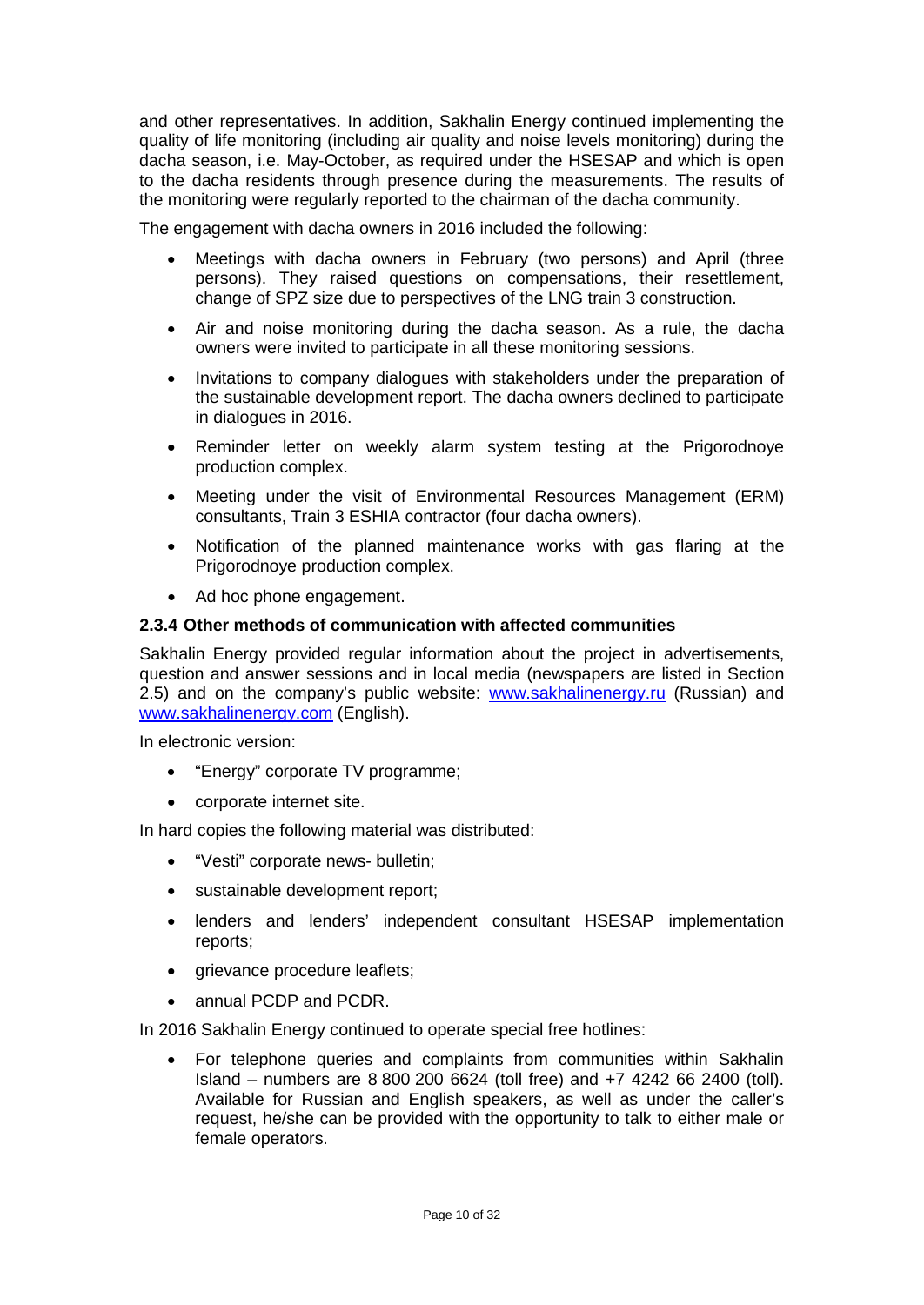- Telephone +7 4242 66 2866 (for Japanese stakeholders, in English; an interpreter to/from Japanese can be arranged upon request).
- Safety issues number is +7 4242 66 2500 (dial from Sakhalin Island).

## <span id="page-10-0"></span>**2.3.5 Community awareness programme**

In 2016 Sakhalin Energy continued the information campaign as part of the community awareness programme.

The campaign involved publication of articles in district newspapers on a quarterly basis (the list of the newspapers is provided in the Table 3). Also this information was included in the presentation provided during public meetings in district centres of key project-affected communities in 2016 (details on the meetings are provided in the Table 2).

#### <span id="page-10-1"></span>**2.3.6 Public opinion survey**

The annual public opinion survey is one of the monitoring tools to ascertain public attitude towards the project. In 2016 the survey was conducted in 14 Sakhalin communities, which are situated in close vicinity of the project activities. Individual interviews with a questionnaire serve as a primary method of the survey. No significant issues or impacts were identified as a result of the 2016 survey.

#### <span id="page-10-2"></span>**2.4 Indigenous stakeholders**

In 2016 the company continued its regular engagement with representatives of Sakhalin indigenous communities in the areas of traditional indigenous residence and traditional economic activities. Following the recommendations received at the plan development stage, the partners put special emphasis on raising public awareness of ongoing programmes and opportunities they would offer. For this purpose, the following was done in 2016:

- Public meetings were held with Sakhalin indigenous people (publicly, in groups and individually).
- Sakhalin indigenous minorities development plan's website was extensively used [\(www.simdp.ru\)](http://www.simdp.ru/).
- Regular information bulletin and other plan-related printed materials (leaflets, etc.) were issued and distributed among the stakeholders community.
- Updated and distributed documentations on the information boards, sent documents to the stakeholders (members of Regulatory Bodies of the plan, non-governmental organisations, tribal communities and municipal authorities, IP specialists of administrations) in 13 communities: Okha, Nekrasovka, Val, Nogliki, Tymovskoye, Chir-Unvd, Aleksandrovsk-Sakhalinsky, Viakhtu, Trambaus, Smirnykh, Buyukly, Poronaisk, Yuzhno-Sakhalinsk.
- Individual consultation regarding applications for financial support, participation in programmes and projects implementation under the SIMDP.
- Conducted CLO open hours in traditional areas of indigenous residence.
- Issued press-release, published articles, media coverage of events concerning Sakhalin IP.

In March 2016 representatives of the Regional Council of IP authorised representatives, Sakhalin Energy and Sakhalin Oblast Government had public meetings and meetings with representatives of IP, municipal authorities, NGOs and IP community in 12 settlements of traditional indigenous residence and economic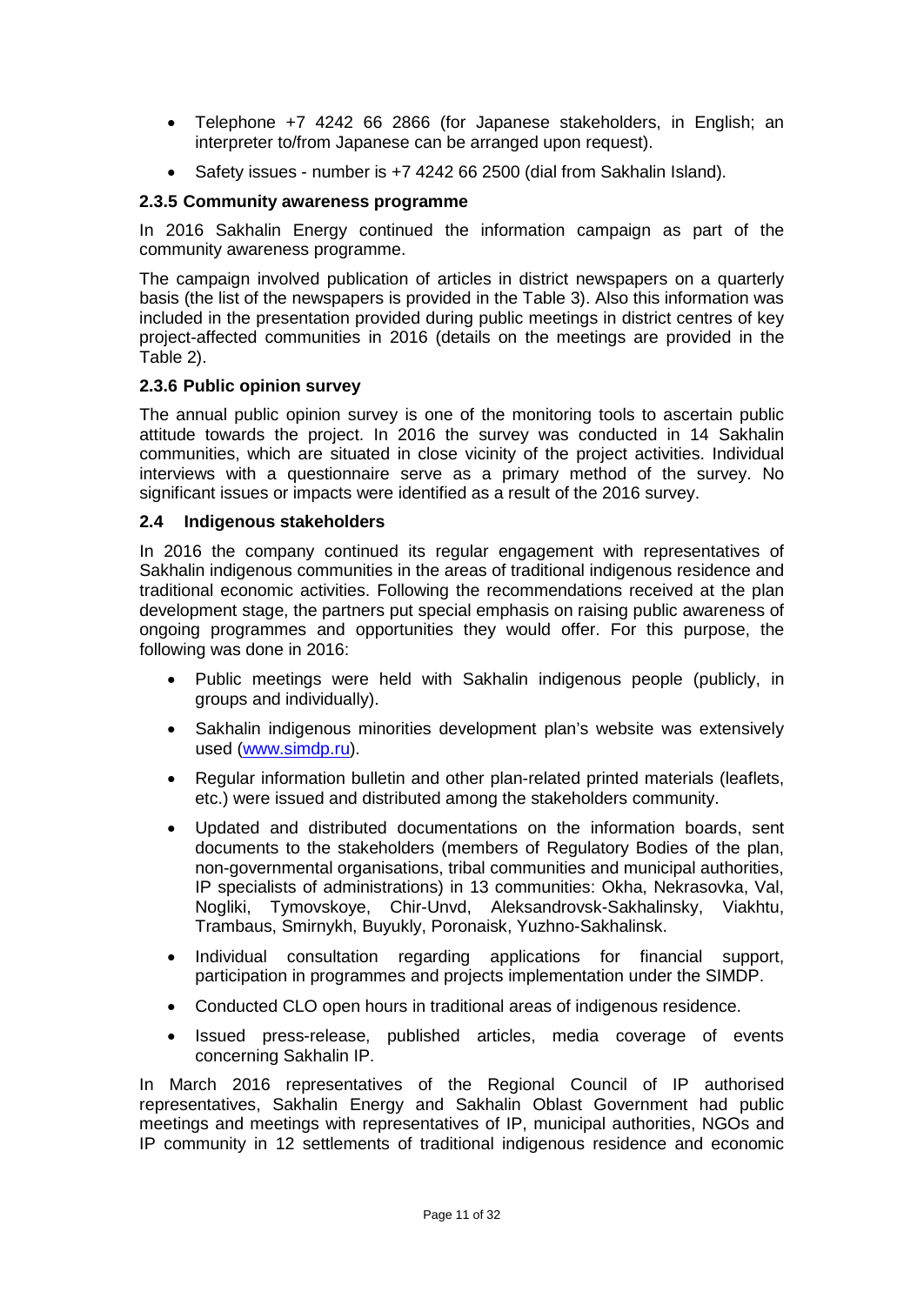activities (16 meetings). The meetings were held in the form of a dialogue with the primary purpose to launch SIMDP 3 (2016-2020). In particular the participants were informed about SIMDP 3 in general, implementation for 2017, start of formation of SIMDP 3 coordinating bodies, grievance procedure related to the plan, programmes of SIMDP 3, announcement of a grant contests under traditional economic activities support programme, and social development fund update and events for 2017. Then there were discussions of the above topics and other issues related to implementation and management of the plan at large and some of its programmes. A total of 257 people joined the discussion.

The external monitoring of SIMDP 3 implementation was held in 2016. The assessment was conducted by Gregory Guldin. The assessment was held in the areas of traditional indigenous residence under the final assessment of SIMDP 3 implementation and consult with all stakeholders. The external monitoring report is available on the SIMDP website [\(www.simpd.ru\)](http://www.simpd.ru/).

In November, representatives of plan partners conducted internal monitoring of projects and individual consultations in all settlements of traditional residence and economic activities of indigenous people.

## <span id="page-11-0"></span>**2.5 Consultations and disclosure in other Sakhalin communities**

In 2016 Sakhalin Energy conducted consultations in nine Sakhalin Island's district centres and other settlements.

Sakhalin residents could consult the two main Sakhalin Island newspapers (Gubernskiye Vedomosti and Sovetsky Sakhalin) as well as leading electronic information agencies (IA "Sakh.com", TIA "Ostrova", RIA "Sakhalin-Kurilly", IA "Citysakh", IA "SakhalinMedia") for details of project news. In addition, project news and information relevant to specific communities were published in the following 11 district newspapers.

| <b>DISTRICT</b> | <b>NEWSPAPER(S)</b>     |
|-----------------|-------------------------|
| Aniva           | Utro Rodiny             |
| <b>Dolinsk</b>  | Dolinskaya Pravda       |
| <b>Kholmsk</b>  | Kholmskaya Panorama     |
| Korsakov        | Voskhod                 |
| Makarov         | Novaya Gazeta           |
| Nogliki         | Znamya Truda            |
| Tymovsk         | <b>Tymovsky Vestnik</b> |
| Poronaisk       | Express, Zvezda         |
| Smirnykh        | Novaya Zhizn            |
| Okha            | Sakhalinsky Neftyanik   |

**Table 3: District newspapers for project news and information distribution**

#### <span id="page-11-1"></span>**2.6 Engagement with community and other non-governmental organisations**

The annual public consultation and disclosure report, sustainable development report and other publications that may be of interest were provided during the course of the year.

During 2016 the company continued its regular engagement with community and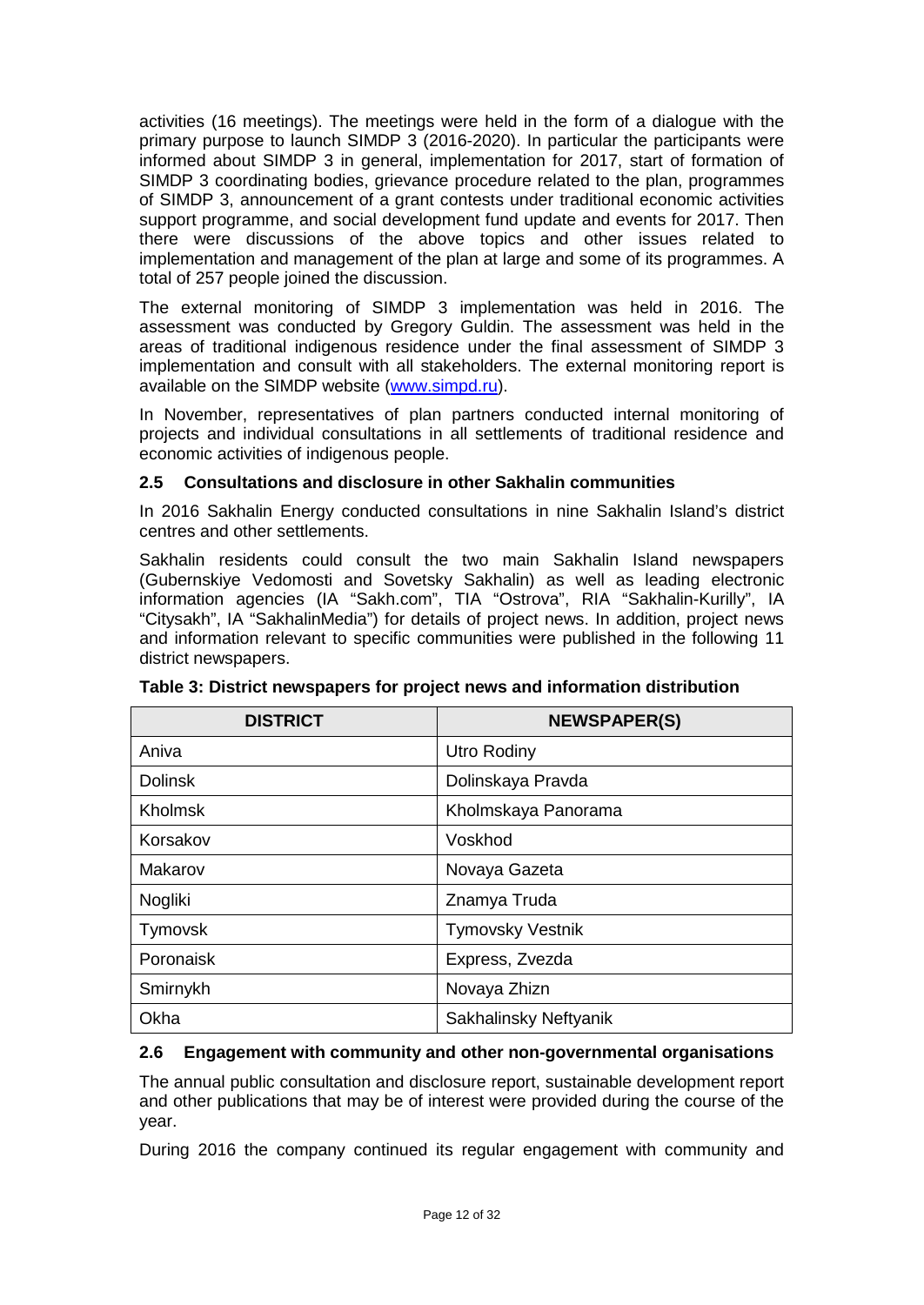non-governmental organisations as follows:

- Meetings with Sakhalin based NGOs under sustainable development report preparation (twice a year).
- Cooperation with the Western Gray Whale Advisory Panel (during the year).
- Cooperation with social oriented NGOs and social institutions within the framework of Social Development/Social Investment company's programmes. Meetings were held routinely under SD/SI projects and programmes. In addition, information sessions on grant programme and grant writing trainings (14) were hold in nine Sakhalin districts centres for 388 representatives of local NGOs and institutions.

Table 4 reflects the number of meetings held with organisations that have been consulted with, either as groups or separately in 2016.

#### **Table 4: Meetings with community and other non-governmental organisations**

| Location                                         | No. |
|--------------------------------------------------|-----|
| Local (includes formal Indigenous organisations) | 78  |
| Regional                                         | 30  |
| National                                         | 25  |
| Japan                                            | 4   |

#### <span id="page-12-0"></span>**2.7 Japanese stakeholder engagement**

#### <span id="page-12-1"></span>**2.7.1 Introduction**

Representatives of Sakhalin Energy were in contact with Japan-based specialists in trans-boundary issues, such as oil spill response (OSR) and biodiversity, and have attended a number of conferences and meetings in 2016.

#### <span id="page-12-2"></span>**2.7.2 Materials available in Japanese**

On topics that are of a relevant trans-boundary nature, Sakhalin Energy translates key public domain information into Japanese. Principally this includes information about trans-boundary environmental and social issues. The following materials are available in Japanese:

- executive summary of the ESHIA;
- sections of the Environmental Impact Assessment Addendum that have relevance in a trans-boundary context:
	- executive summary,
	- oil spill response,
	- baseline information on Steller's Sea Eagle,
	- marine mammals (other than Western Gray Whale),
	- marine and coastal commercial fisheries.
	- dredging and disposal in Aniva Bay,
	- material project changes since the 2003 EIA,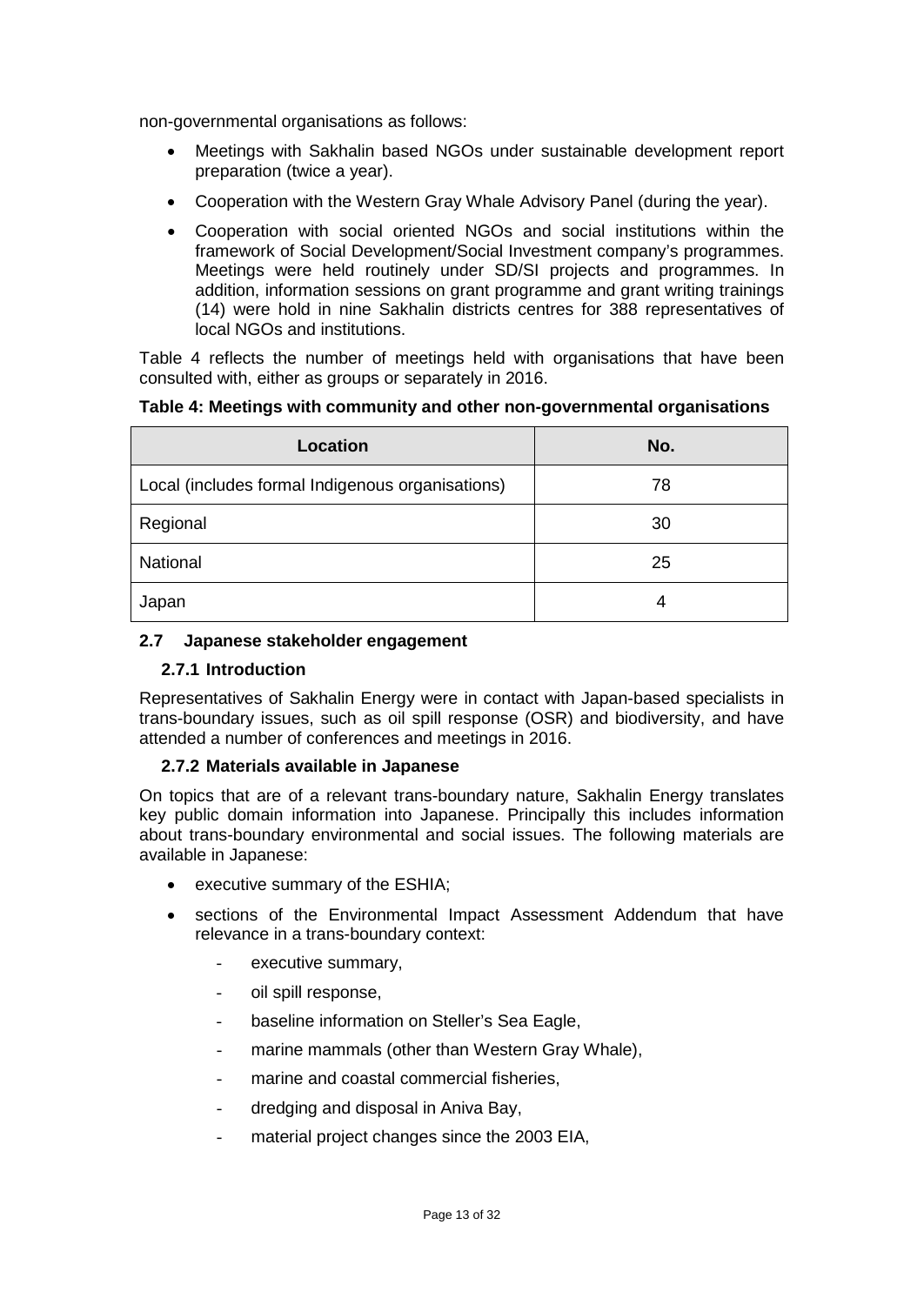- red data book and migratory birds,
- executive summary of the IUCN report on February 2005 on the Western Gray Whale,
- comparative environmental assessment report of the Western Gray Whale;
- the corporate oil spill response plan for Sakhalin-2 project (phase 2);
- the offshore Prigorodnoye oil spill response handbook;
- minutes of Sakhalin Energy's public meetings in Sapporo and Tokyo in April 2006; and
- executive summaries of the lenders' independent environmental consultant (IEC) site visits:
	- IEC site visit report September 2008;
	- IEC site visit report November 2008;
	- IEC site visit report May 2009;
	- IEC site visit report September 2009;
	- IEC site visit report March 2010;
	- IEC site visit report April 2010;
	- IEC site visit report June 2010;
	- IEC site visit report September 2011;
	- IEC site visit report September 2012;
	- IEC site visit report September 2013;
	- IEC site visit report October 2014;
	- IEC site visit report October 2015.
- Health, Safety, Environment and Social Action Plan (HSESAP), revision 3, 2010 and documents that have relevance in a trans-boundary context:
	- comparison of HSESAP revisions 2 and 3;
	- Appendix 1. HSESAP commitments to company standards;
	- international requirements for occupational health and hygiene;
	- international requirements for managing risk;
	- international requirements for hazardous activities;
	- international requirements for road transport;
	- loss prevention in design and construction;
	- international requirements for air emissions and energy management;
	- international requirements for water management;
	- international requirements for waste management;
	- international requirements for soil and groundwater;
	- international requirements for land management;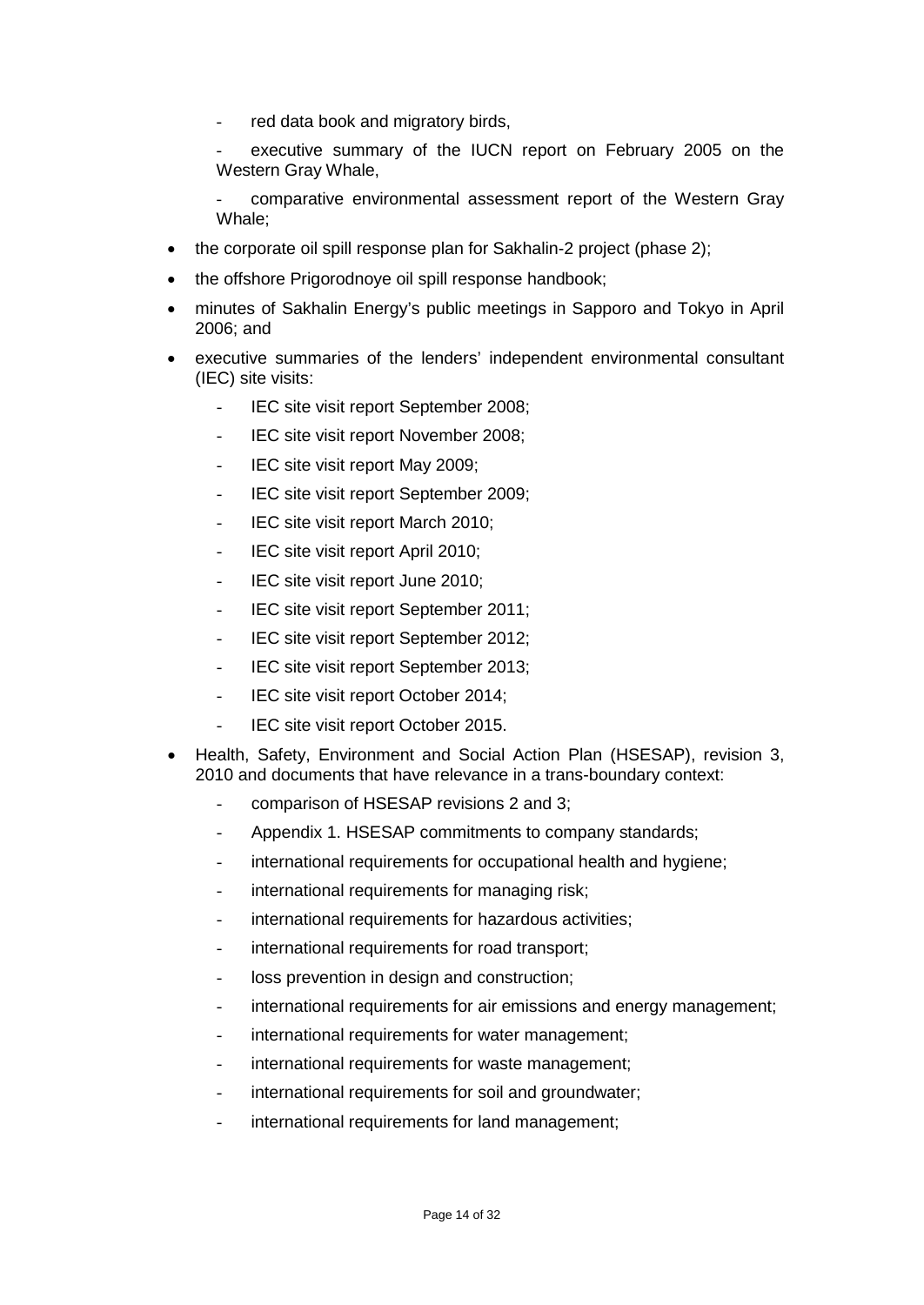- international requirements for biodiversity<sup>[2](#page-14-2)</sup>;
- oil spill preparedness and response;
- Steller's Sea Eagles and endangered red birds;
- marine mammals specification;
- dredging.
- Health, Safety, Environment and Social Action Plan (HSESAP), revision 4, 2015;
- <span id="page-14-0"></span>• Section of the PCDP related to engagement with Japanese stakeholders.

#### **2.7.3 Public consultation activities in Japan**

During 2016 the company undertook a number of consultation and engagement activities in Japan. This programme has been developed with feedback from stakeholders, including the participants at several meetings in Japan, which the company have attended and/or initiated.

Key stakeholder activities in 2016:

- 21 February participation in the International Symposium on Okhotsk Sea and Sea Ice in Mombetsu.
- 22 February Oil spill workshop in Mombetsu under the International Symposium.
- 23 February meeting with representatives of Hokkaido Government and Hokkaido Fishery Environmental Centre in Sapporo.
- 21 April visit of Hokkaido Government and Hokkaido Fisheries Environmental Centre to Sakhalin Energy.
- 25 August meeting with representatives of Japan Coast Guard in Wakkanai.

During the above mentioned meetings the company representatives informed on the Sakhalin-2 project implementation status, OSR preparedness. The Sakhalin Energy specialists from Government, Stakeholders and Corporate Affairs Division participated in the meetings.

A review of the engagement activities in Japan has been undertaken internally at the end of Q4 2016 to determine the 2017 programme.

#### <span id="page-14-1"></span>**2.8 Media and other interest groups**

j

Sakhalin Energy's Government, Stakeholders and Corporate Affairs Division communicated regularly with representatives of the mass media as well as other interest groups such as educational and research institutions.

In 2016 representatives of Communication, Stakeholder Engagement and Event Management Subdivision conducted eleven media briefings.

Media were invited to participate in media briefings or other meetings by telephone, and email.

<span id="page-14-2"></span> $3$  The International Requirement specifications related to the HSESAP are currently being revised. Versions in the Japanese language available on the Sakhalin Energy public web-site will be updated accordingly once revision of the HSESAP International Requirements has been finalised.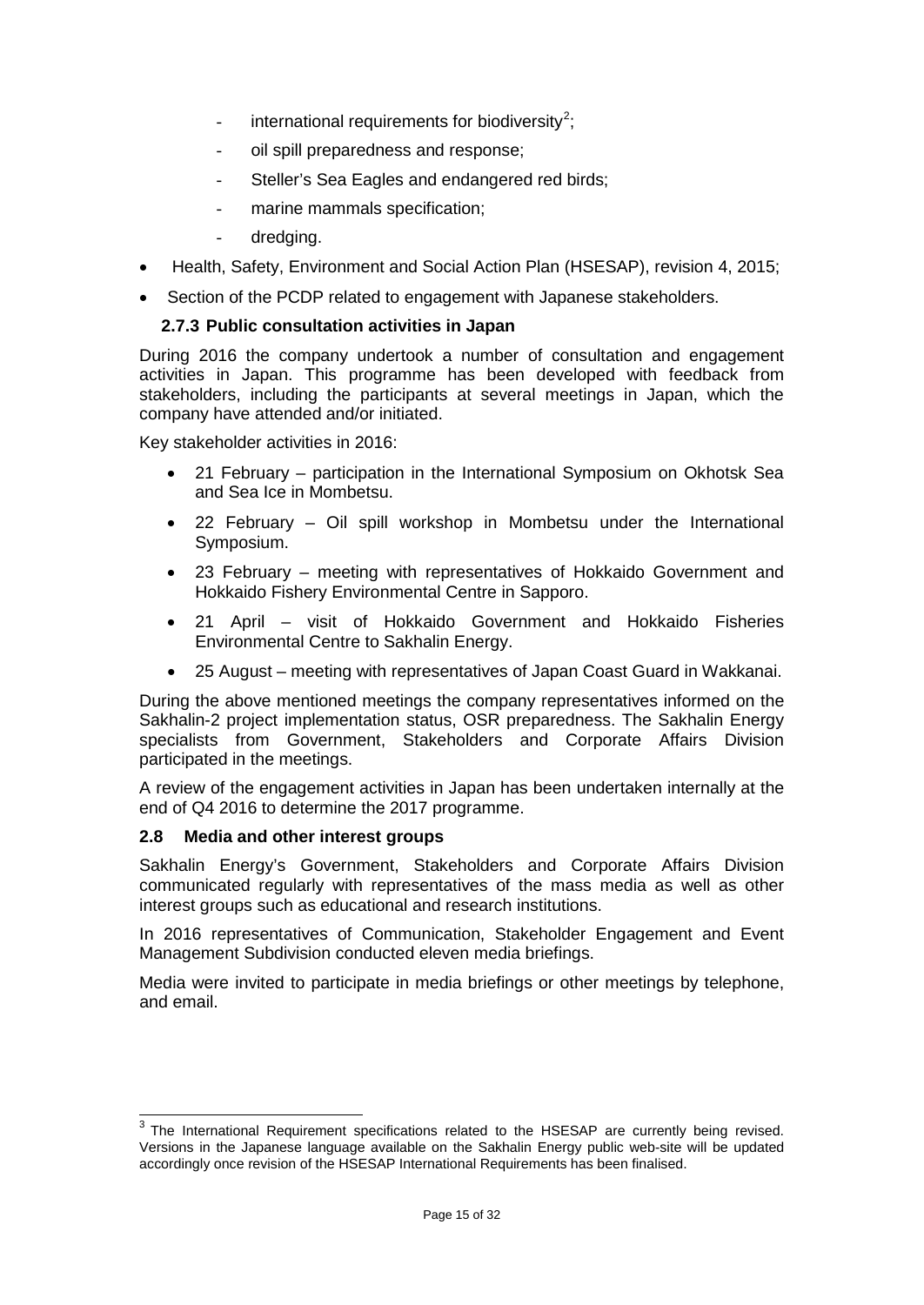# **Table 5: Mass-media activities**

| <b>Format</b>                                                                                                                         | <b>Frequency</b>      | Language        |
|---------------------------------------------------------------------------------------------------------------------------------------|-----------------------|-----------------|
| Media briefings for Sakhalin<br>journalists                                                                                           | 11                    | Russian         |
| "Energy" corporate TV<br>programme                                                                                                    | 34<br>(twice a month) | Russian         |
| Publication of project related<br>information in the district<br>newspapers (please see the<br>Table 3 for the list of<br>newspapers) | 12                    | Russian         |
| Sakhalin Energy web-site                                                                                                              | Regularly             | Russian/English |
| "Vesti" corporate news-bulletin                                                                                                       | Monthly               | Russian/English |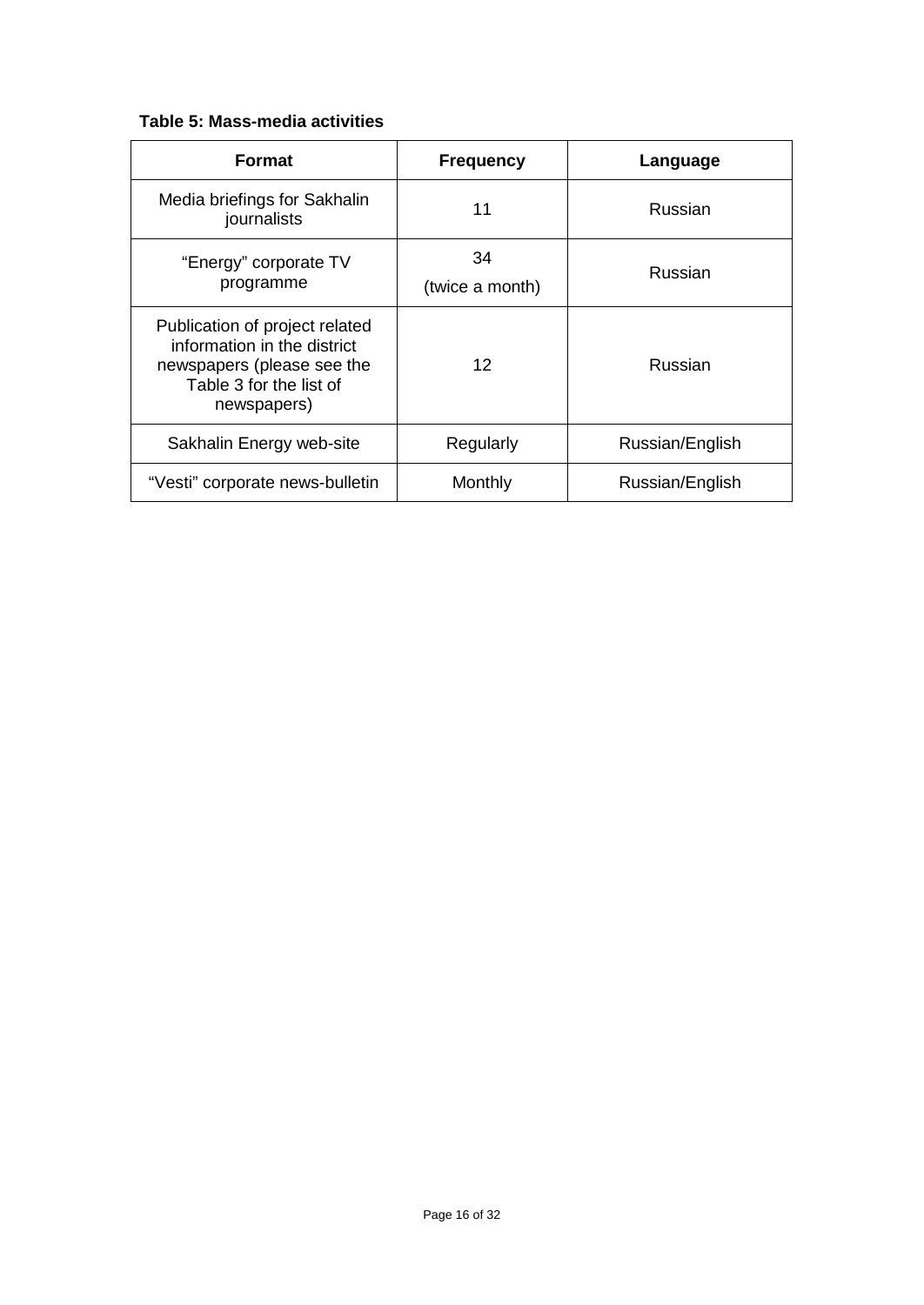# <span id="page-16-0"></span>**3 FEEDBACK FROM CONSULTATIONS**

Sakhalin Energy has relied heavily on feedback received from stakeholders in developing the consultation programmes.

The main questions that have been asked through the Sakhalin Energy information centres are shown on the diagram below (a total number was 2987 in 2016). Majority of people expressed their interest in the company's information materials including the company's website and corporate news-bulletin "Vesti" as well as company's social programmes.



Questions raised during the public meetings held in 2016 are summarised here: [http://www.sakhalinenergy.ru/ru/social\\_responsibility/pr.wbp.](http://www.sakhalinenergy.ru/ru/social_responsibility/pr.wbp)

In addition, the summaries of stakeholders' dialogues within 2015 sustainable development report preparation were included into the report, Appendix 2 (see the report on the company's website:

[http://www.sakhalinenergy.ru/media/user/otchety/SE\\_YR\\_Eng\\_site\\_2015.pdf\)](http://www.sakhalinenergy.ru/media/user/otchety/SE_YR_Eng_site_2015.pdf).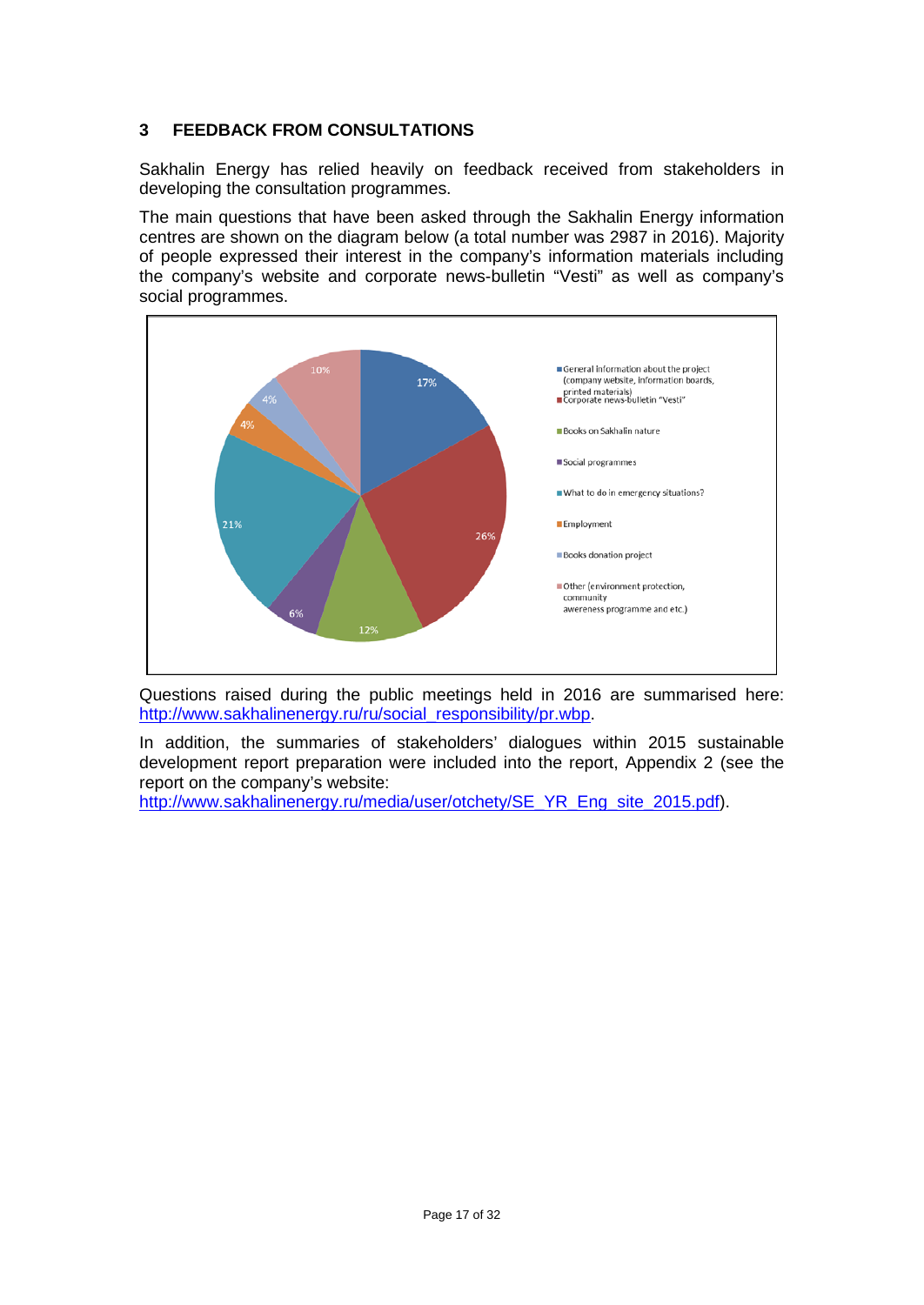# <span id="page-17-0"></span>**4 COMMUNITY GRIEVANCE PROCEDURE**

## <span id="page-17-1"></span>**4.1 Reporting grievances**

On regular basis the company distributes a community grievance leaflet, which advises those with a grievance on how they can lodge a grievance relating to Sakhalin-2 project activities. The community grievance leaflet was revised at the end of 2016 to include the up-to-date contact details, changes in the grievance leaflet. The leaflet is planned to be issued in 2017.

In 2016 the company ran a regular campaign on advertising of the grievance procedure aimed at distributing information on the grievance procedure among communities and contractors/subcontractors employees. These included:

- Distribution of leaflets in all project affected communities and among the contractors/subcontractors employees (for example, offices at facilities, camps, etc.).
- Distribution of pocket calendars with information about the community grievance procedure in project affected communities.
- Districts newspaper announcements.
- The placement of posters.
- A dedicated slide in every community presentation.
- Trainings for contractors to introduce community grievance procedure.

The grievance leaflet is also disseminated in Japan as part of the PCDP available in Japanese.

#### <span id="page-17-2"></span>**4.2 Grievance addressing in 2016**

In 2016 the company received 22 grievances. Among grievances received in 2016, 36% were raised in connection with the project related impact on communities (e.g. concerns related to road conditions, impact on local infrastructure/communities); 14% - labour relations/labour safety (contractor organisations); 27% - other issues (code of conduct, contract management, camp management, information disclosure), 23% - SIMDP implementation. For more information see the Table 6 below:

#### **Table 6: Grievances lodged in 2016**

| <b>Grievance category</b>                                                                          | <b>Number of</b><br>grievances<br>lodged | $\%$ |
|----------------------------------------------------------------------------------------------------|------------------------------------------|------|
| Community impact                                                                                   | 8                                        | 36   |
| Labour relations/ labour safety                                                                    | 3                                        | 14   |
| Other issues (code of conduct, contract<br>management, camp management,<br>information disclosure) | 6                                        | 27   |
| SIMDP implementation                                                                               | 5                                        | 23   |
| Total                                                                                              | 22                                       | 100  |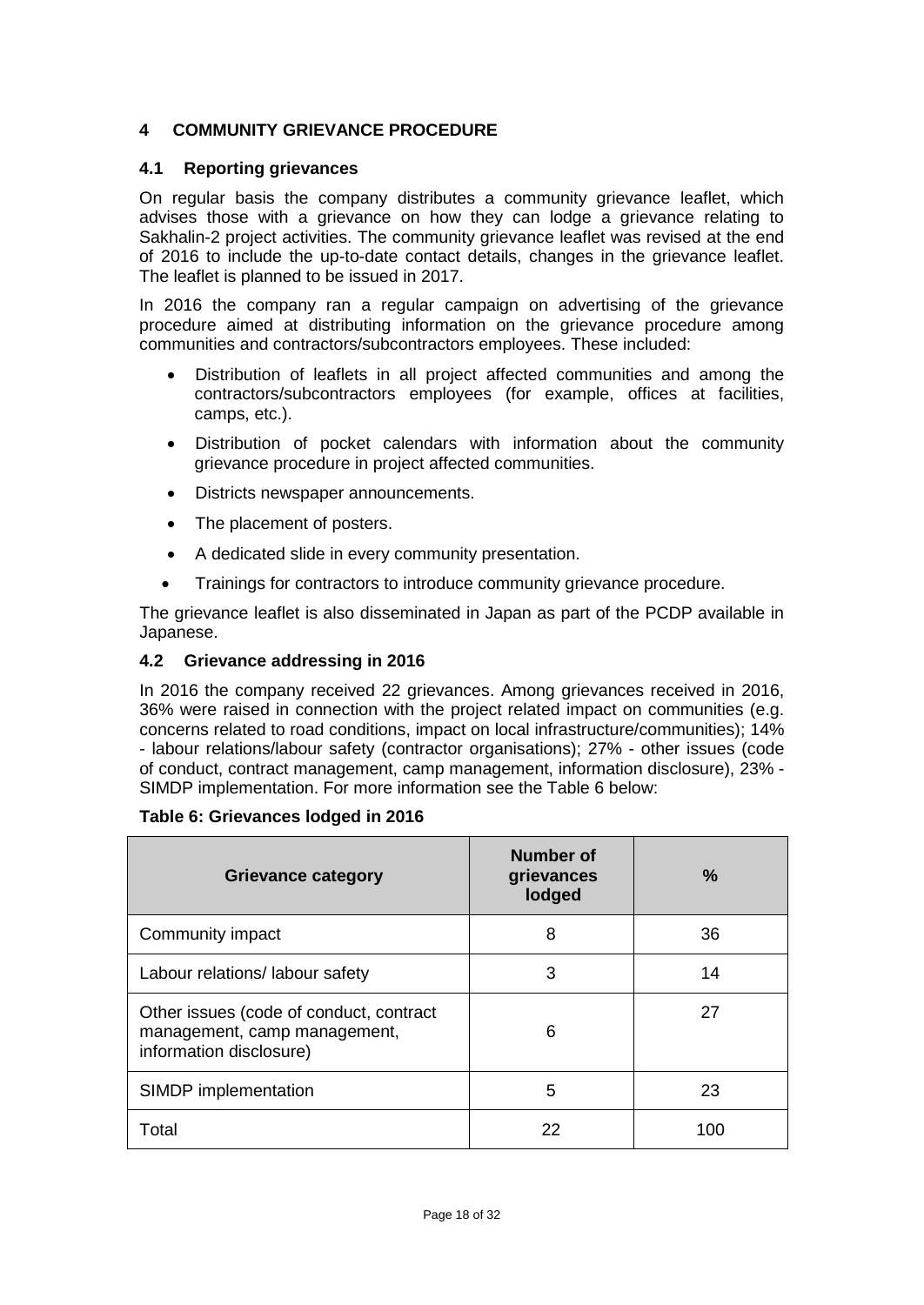As of end of 2016, 19 grievances were addressed and 16 of them were resolved. Besides, the company resolved three grievances that had been received at the end of 2015. All grievances were resolved within the time period stipulated in grievance procedure (less than 45 working days).

Three grievances were remained unresolved as per the end of 2016. As per March 10, 2017 the status is following: two grievances were closed in 2017 by decision of BIC (since no feedback was provided by the complainants during the time stipulated by the grievance procedure). One grievance – feedback from the complainant is pending (the status of resolution of this grievance will be reported in the PCDR 2017).

16 grievances were resolved with statements of satisfaction signed by complainants. For other grievances all practical measures have been taken by the company aimed to attain a resolution, however either a complainant did not express his/her opinion regarding the actions taken (one grievances) or a complainant did not agree with the company's explanations (two grievances). These grievances were closed through business integrity committee decision, in accordance with the grievance procedure.

As a regular practice, the company has kept monitoring and analysing the level of complainants' satisfaction with the grievance resolution and with the process of addressing the grievance.

#### <span id="page-18-0"></span>**4.3 Grievance procedure within the frame of Sakhalin indigenous minorities development plan**

In 2016 partners of the plan continued to inform community about SIMDP grievance procedure (under the public meetings, during an individual consultations, etc.). Besides, the information on grievance procedure is available in all communities of traditional indigenous residence and IP traditional economic activities (information materials about the grievance procedure were placed on the information boards and also available in non-governmental organisations, libraries, local administrations).

In 2016 five grievances were submitted as part of the SIMDP grievance procedure. As of end of 2016 all five grievances were resolved. They were resolved within the time period stipulated in grievance procedure and complainant signed the statement of satisfaction.

These grievances were reviewed by members of the SIMDP grievance team according to the SIMDP grievance procedure. The status and results of these grievances resolving were controlled by the SIMDP Governing Board and the SIMDP external monitor.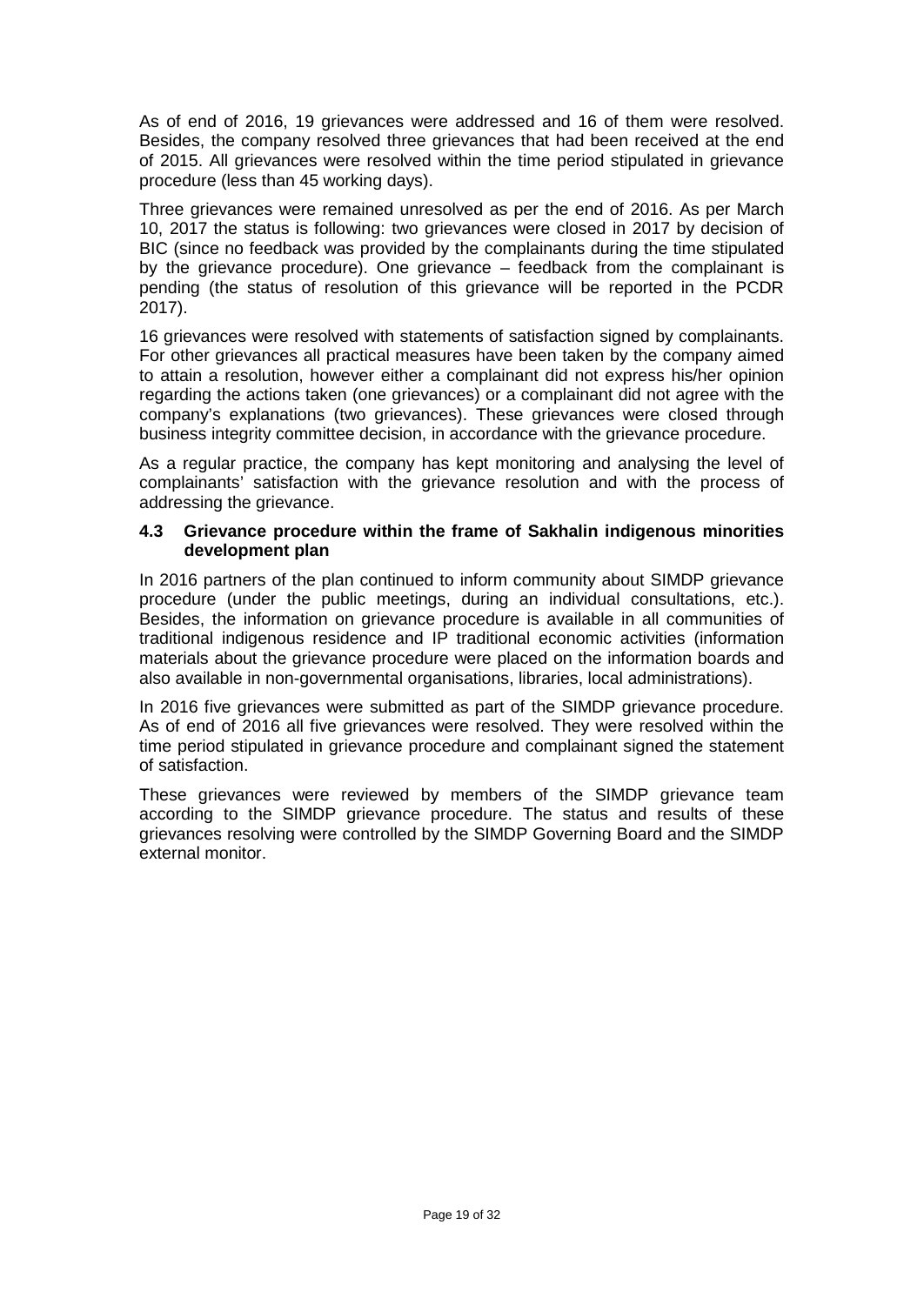# **APPENDIX 1 COMMUNITIES, NGOS AND OTHER STAKEHOLDERS**

<span id="page-19-0"></span>

| <b>Local and RFE</b> |                                                                 |           | <b>National</b>                               |           | <b>Regional</b>                                                          | <b>International</b>                                |
|----------------------|-----------------------------------------------------------------|-----------|-----------------------------------------------|-----------|--------------------------------------------------------------------------|-----------------------------------------------------|
|                      | Sakhalin Environment Watch                                      | $\bullet$ | WWF-Russia                                    | $\bullet$ | <b>Consulate General of Japan</b>                                        | <b>WWF</b> International                            |
| $\bullet$            | Sakhalin Fishing Associations and co-operatives                 | $\bullet$ | <b>IFAW-Russia</b>                            | $\bullet$ | <b>Hokkaido Government</b>                                               | <b>Pacific Environment</b>                          |
| $\bullet$            | <b>Russian Geographical Society</b>                             | $\bullet$ | Greenpeace - Russia                           | $\bullet$ | Mombetsu City                                                            | <b>Wild Salmon Centre</b>                           |
|                      | <b>Marine Rescue Centre</b>                                     | $\bullet$ | <b>IUCN</b>                                   | $\bullet$ | Rumoi Subprefectural Bureau                                              | <b>International Bird Rescue</b>                    |
|                      | <b>Rodnik Environmental Centre</b>                              | $\bullet$ | <b>EcoJuris</b>                               |           | of Hokkaido Government                                                   | <b>Research Centre</b>                              |
|                      | <b>Sakhalin State University</b>                                | $\bullet$ | Association of                                | $\bullet$ | Fisheries Agency of Japan                                                | Kidsave International                               |
|                      | Institute of Education Development of Sakhalin<br>Region        |           | indigenous minorities<br>people of the North, |           | Hokkaido Bureau of Economy,<br>Trade and Industry                        | International Bird Rescue<br><b>Research Centre</b> |
| $\bullet$            | Sakhalin Branch of Russian Union of Journalists                 |           | Siberia and the Far<br>East                   | $\bullet$ | Hokkaido Legislative<br>Assembly                                         | <b>UNDP</b>                                         |
| $\bullet$            | Club Boomerang                                                  | $\bullet$ | National Forum on                             | $\bullet$ |                                                                          | <b>UN Global Compact</b>                            |
|                      | Sakhalin Regional Centre for Additional Education               |           | <b>Corporate Social</b><br>Responsibility     |           | Japan Coast Guard -<br>Headquarters (Tokyo) and<br>Regional Headquarters | <b>UN LEAD</b>                                      |
|                      | <b>Centre of National Culture</b>                               | $\bullet$ | Non-commercial                                |           |                                                                          |                                                     |
| $\bullet$            | Sakhalin Regional Art Museum                                    |           | partnership "CSR -<br><b>Russian Centre"</b>  | $\bullet$ | <b>Hokkaido Fisheries</b><br><b>Environmental Centre</b>                 |                                                     |
|                      | Sakhalin Oblast Library                                         | $\bullet$ | Association of                                | $\bullet$ | Hokkaido fisheries                                                       |                                                     |
|                      | Yuzhno-Sakhalinsk City Library                                  |           | Managers                                      |           | cooperative associations<br>(Wakkanai, Sarufutu, Esashi,                 |                                                     |
|                      | Centre for rehabilitation of disabled children<br>"Preodolenie" | $\bullet$ | <b>CSR Centre of</b><br>PriceWaterHouse       |           | Abashiri, Kitarumoi, Otarushi,<br>Tokoro, Yuubetsu, Oumu,                |                                                     |
| $\bullet$            | <b>Sakhalin Community</b>                                       |           | Cooper                                        |           | Ishikariwan, etc.)                                                       |                                                     |
|                      | Association of Indigenous People                                |           | Association of Grant<br>making organisations  | $\bullet$ | Japan Environment Disaster<br><b>Information Centre</b>                  |                                                     |
|                      | <b>Veterans Societies</b>                                       |           | "Donors' Forum"                               |           |                                                                          |                                                     |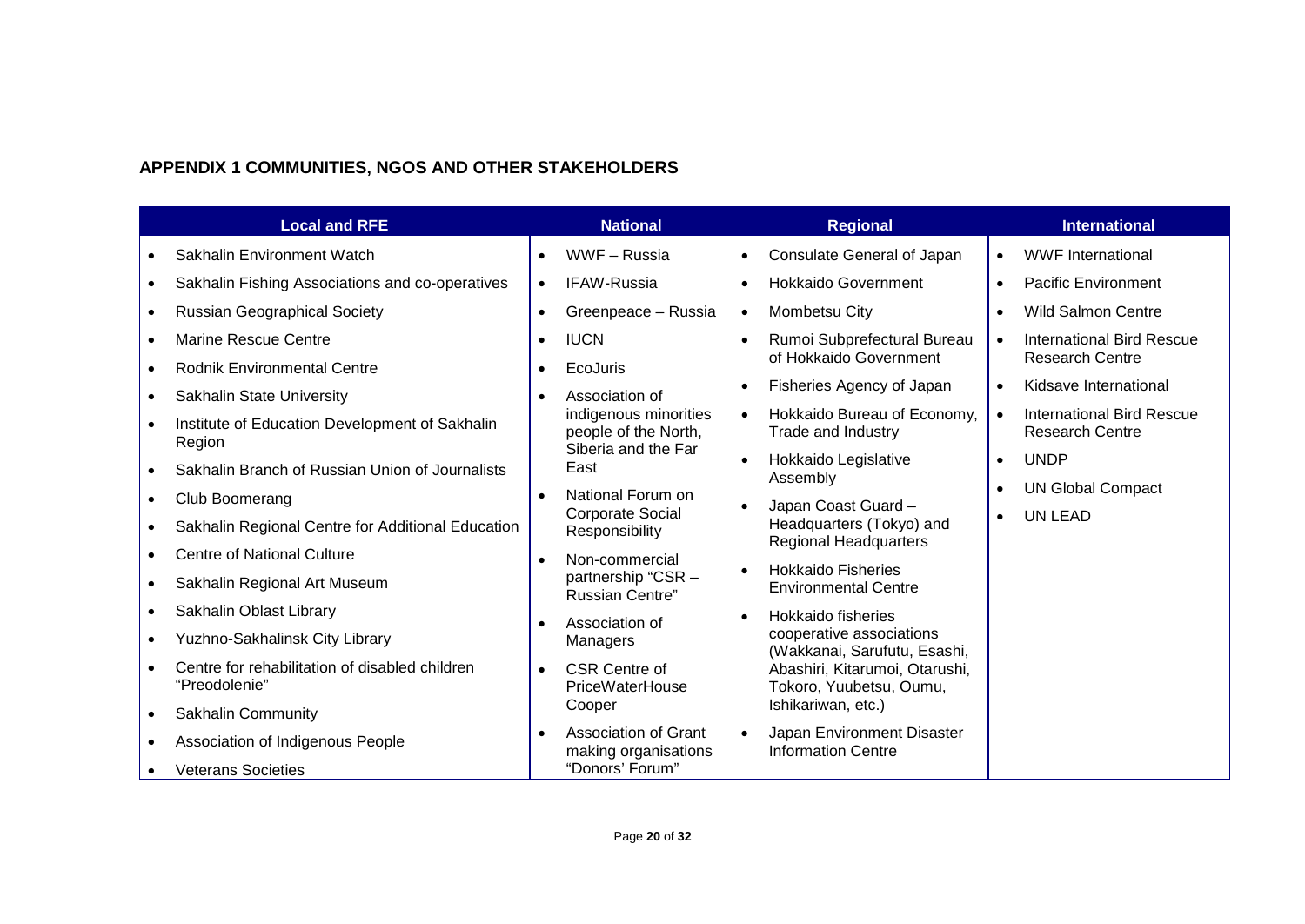|           | <b>Local and RFE</b>                                                                            |                    | <b>National</b>                                    |                                           | <b>Regional</b>                                            | <b>International</b> |                                                               |  |
|-----------|-------------------------------------------------------------------------------------------------|--------------------|----------------------------------------------------|-------------------------------------------|------------------------------------------------------------|----------------------|---------------------------------------------------------------|--|
|           | Knowledge is Power (Initiative group)                                                           |                    | Sustainable                                        | $\bullet$                                 | <b>Hokkaido University</b>                                 |                      |                                                               |  |
| $\bullet$ | Korsakov Rotary Club                                                                            |                    | Development<br>Foundation                          | $\bullet$                                 | Friends of Earth Japan                                     |                      |                                                               |  |
|           | Sakhalin Regional Museum                                                                        | $\bullet$          | Centre of Social                                   |                                           | IFAW - Japan                                               |                      |                                                               |  |
|           | Museum of Chekhov' book "Sakhalin Island"                                                       |                    | Technologies "Garant"                              | $\bullet$                                 | <b>WWF Japan</b>                                           |                      |                                                               |  |
|           | Sakhalin Puppet Theatre                                                                         | $\bullet$          | Centre for Support of<br><b>Public Initiatives</b> |                                           | <b>Wildlife Preservation Bureau</b>                        |                      |                                                               |  |
|           | Sakhalin NGO "Frantirer"                                                                        |                    | <b>State Russian</b>                               |                                           | of Hokkaido                                                |                      |                                                               |  |
|           | Sakhalin sport associations and federations                                                     |                    | Museum                                             | $\bullet$                                 | Etopilika                                                  |                      |                                                               |  |
|           | Local schools and kindergartens in Sakhalin                                                     | $\bullet$          | <b>ASI</b>                                         | $\bullet$                                 | Hokkaido Raptores Research                                 |                      |                                                               |  |
|           | communities                                                                                     | $\bullet$          | RF Far Eastern                                     |                                           | Wild Bird Society of Japan                                 |                      |                                                               |  |
|           | Sakhalin Regional Tourism NGO "Adrenalin"                                                       |                    | <b>International Fund</b><br>"Batani"              |                                           | Yamashina Institute for<br>Ornithology                     |                      |                                                               |  |
| $\bullet$ | Sakhalin regional and municipal disabled societies                                              |                    | Union of IP<br>$\bullet$<br>communities of the     | $\bullet$                                 | <b>Okhotsk Environmental</b>                               |                      |                                                               |  |
|           | Sakhalin Regional NGO "Motherland"                                                              |                    |                                                    |                                           | <b>Protection Network</b>                                  |                      |                                                               |  |
|           | Regional council of Sakhalin IP authorised<br>representatives                                   |                    |                                                    | North, Siberia and the<br><b>Far East</b> |                                                            |                      | <b>Regional Social Movement</b><br>(RSM) "Union of Indigenous |  |
|           | Tribal enterprises, family farms, communes or<br>other Sakhalin IP communities                  |                    | Institute of indigenous                            |                                           | Peoples of Sakhalin"                                       |                      |                                                               |  |
|           |                                                                                                 |                    | people of North named<br>after A.I. Gertsen        |                                           | Sakhalin regional public<br>organisation "Youth Council of |                      |                                                               |  |
|           | Municipal museums and libraries in Nogliki, Okha,<br>Tymovsk, Poronaisk, Makarov, Alexandrovsk- | (Saint-Petersburg) |                                                    | Indigenous Peoples of the                 |                                                            |                      |                                                               |  |
|           | Sakhalinsk, Korsakov, Kholmsk, Aniva Smirnykh<br>districts                                      | $\bullet$          | <b>Federal State</b><br>Institution of Science     | North"                                    |                                                            |                      |                                                               |  |
|           | NGO "Centre of preservation and development of                                                  |                    | of the Order of                                    |                                           |                                                            |                      |                                                               |  |
|           | traditional culture "KykhKykh" ("Swan"")                                                        |                    | <b>Friendship of Peoples</b><br>Ethnology and      |                                           |                                                            |                      |                                                               |  |
|           | Khabarovsk IP Association                                                                       |                    | Anthropology Institute<br>named NN Miklukho-       |                                           |                                                            |                      |                                                               |  |
|           | Information centre "Latch" (Petropavlovsk-                                                      |                    | Maclay                                             |                                           |                                                            |                      |                                                               |  |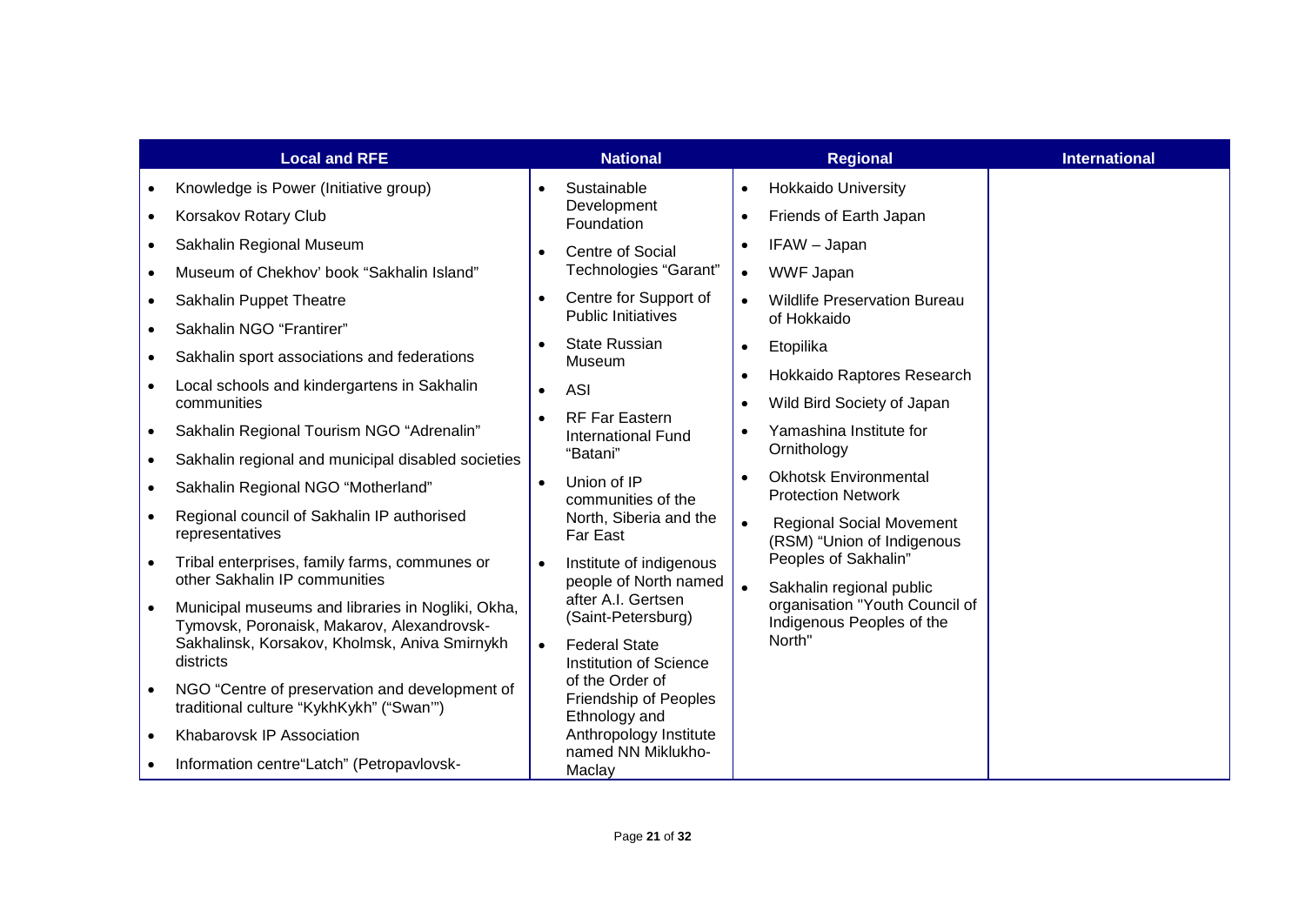| <b>Local and RFE</b>                                                                                 | <b>National</b> | <b>Regional</b> | International |
|------------------------------------------------------------------------------------------------------|-----------------|-----------------|---------------|
| Kamchatskiy)                                                                                         |                 |                 |               |
| Local non-government Okha IP organisation                                                            |                 |                 |               |
| Local non-government Poronaisk IP organisation                                                       |                 |                 |               |
| Ethnic and cultural centre "People Ykh myth"                                                         |                 |                 |               |
| Non-government organisation "Association of<br>Sakhalin museums"                                     |                 |                 |               |
| Municipal administrations in the areas of<br>traditional residence of Sakhalin indigenous<br>peoples |                 |                 |               |
| Sakhalin regional centre of folk art                                                                 |                 |                 |               |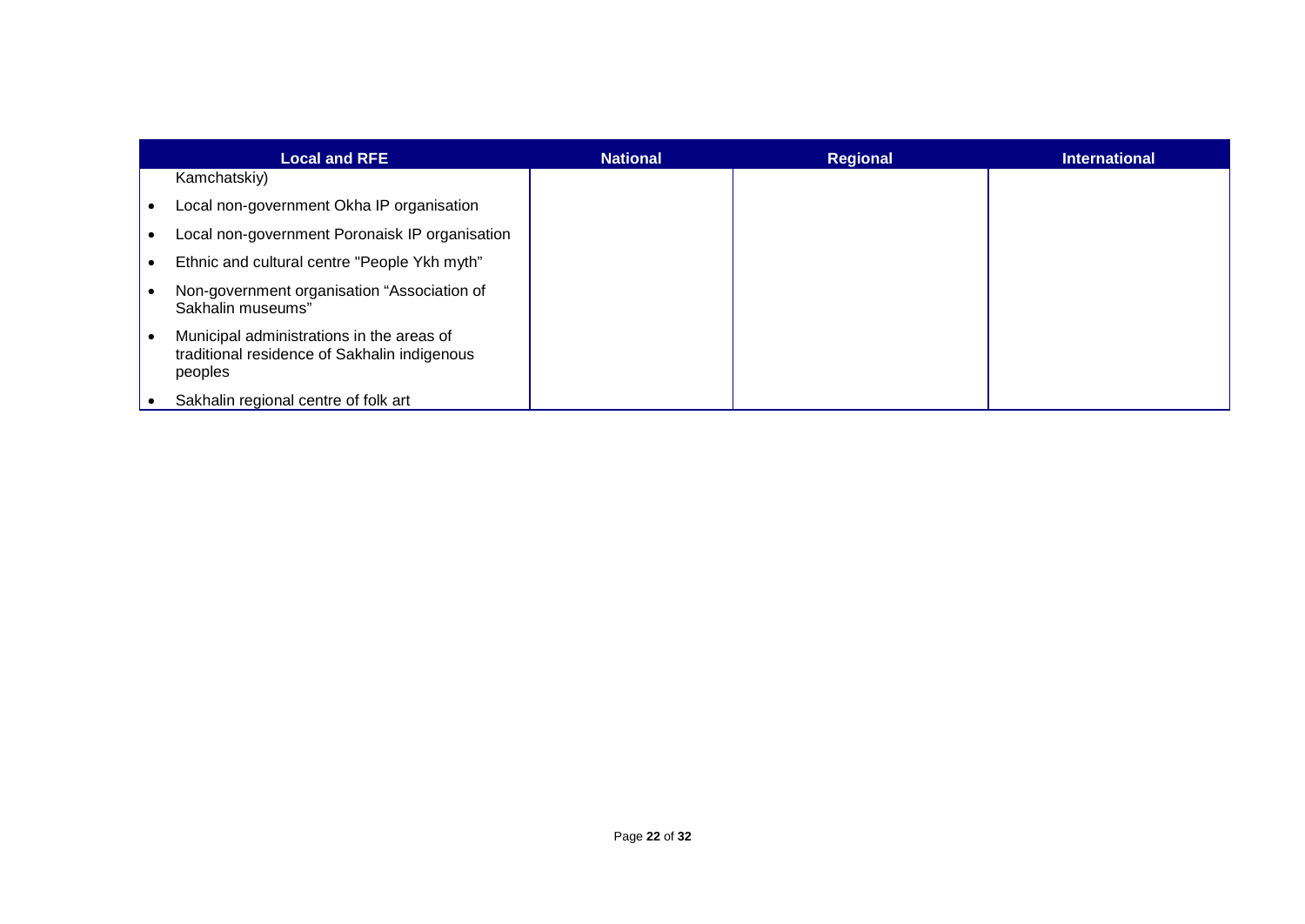## **APPENDIX 2 LOCATIONS OF INFORMATION CENTRES AND CONTACT DETAILS OF THE COMPANY REPRESENTATIVES**

<span id="page-22-0"></span>

| <b>DISTRICT</b> | <b>COMMUNITY</b> | <b>KEY</b><br><b>PROJECT</b><br><b>ASSET IN /</b><br><b>NEAR</b><br><b>COMMUNITY</b> | <b>SAKHALIN ENERGY</b><br><b>DOCUMENTS/</b><br><b>INFORMATION</b><br><b>MATERIALS</b><br><b>LOCATION</b> | <b>COMMUNITY</b><br><b>LIAISON</b><br><b>ORGANISATION'S</b><br><b>CONTACT</b> | <b>DISTRICT</b><br><b>NEWSPAPER</b> |
|-----------------|------------------|--------------------------------------------------------------------------------------|----------------------------------------------------------------------------------------------------------|-------------------------------------------------------------------------------|-------------------------------------|
|                 | Val              | Gas transfer<br>terminal<br>Boatasino,<br>pipeline                                   |                                                                                                          |                                                                               | Znamya Truda                        |
|                 | Venskoye         | Pipeline                                                                             | Nogliki,                                                                                                 | 294208                                                                        |                                     |
| Nogliki         | Nogliki          | Pipeline,<br>pipeline<br>maintenance<br>depot (PMD)                                  | 5a Pogranichnaya St.,<br>district library,<br>Tel. +7 42444 91057                                        |                                                                               |                                     |
|                 | Nysh             | OPF (apart of<br>70 km from<br>the<br>community)                                     |                                                                                                          |                                                                               |                                     |
| Tymovsky        | Voskresenovka    | Pipeline                                                                             | Tymovskoye, district<br>library, 68a Kirovskaya<br>St.,<br>Tel. +7 42447 22478                           | 294208                                                                        | <b>Tymovsky Vestnik</b>             |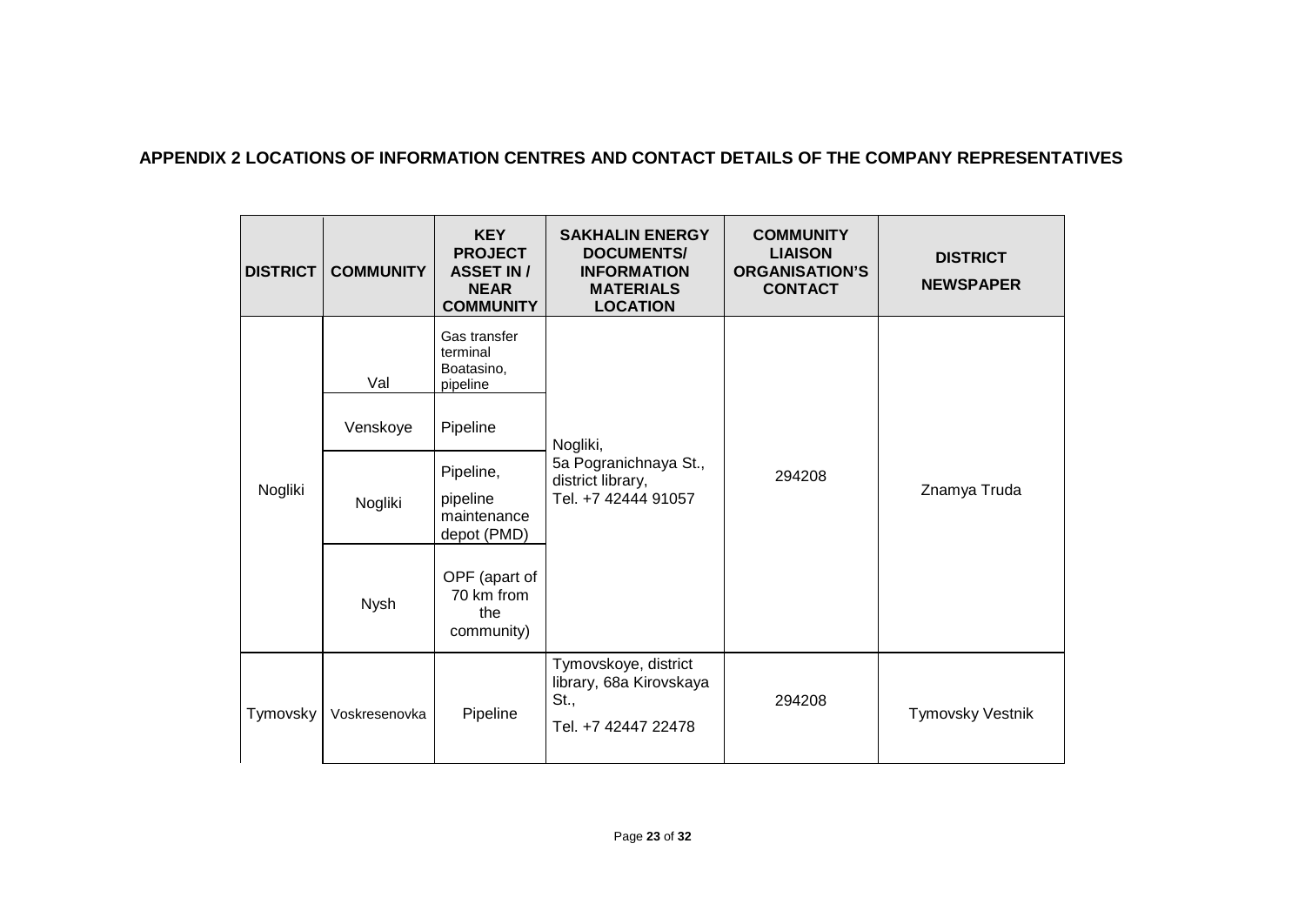|          | Molodezhnoye | Pipeline                | Molodezhnoye, library,<br>14 Sovetskaya St.                                    |        |              |
|----------|--------------|-------------------------|--------------------------------------------------------------------------------|--------|--------------|
|          | Tymovskoye   | Pipeline                | Tymovskoye, district<br>library, 68a Kirovskaya<br>St.,<br>Tel. +7 42447 22478 |        |              |
|          | Voskhod      | Pipeline                | Tymovskoye, district<br>library, 68a Kirovskaya<br>St.,<br>Tel. +7 42447 22478 |        |              |
|          | Podgornoe    | Pipeline                | Tymovskoye, district<br>library, 68a Kirovskaya<br>St.,<br>Tel. +7 42447 22478 |        |              |
|          | Kirovskoye   | Pipeline                | Kirovskoye, library 70<br>Centralnaya St.                                      |        |              |
|          | Yasnoye      | Pipeline,<br><b>PMD</b> | Yasnoye, library, 2<br>Titova St.                                              |        |              |
|          | Palevo       | Pipeline                | Yasnoye, library, 2<br>Titova St.                                              |        |              |
| Smirnykh | Onor         | Pipeline                | Onor, library, 5<br>Sovetskaya St.                                             | 294208 | Novaya Zhizn |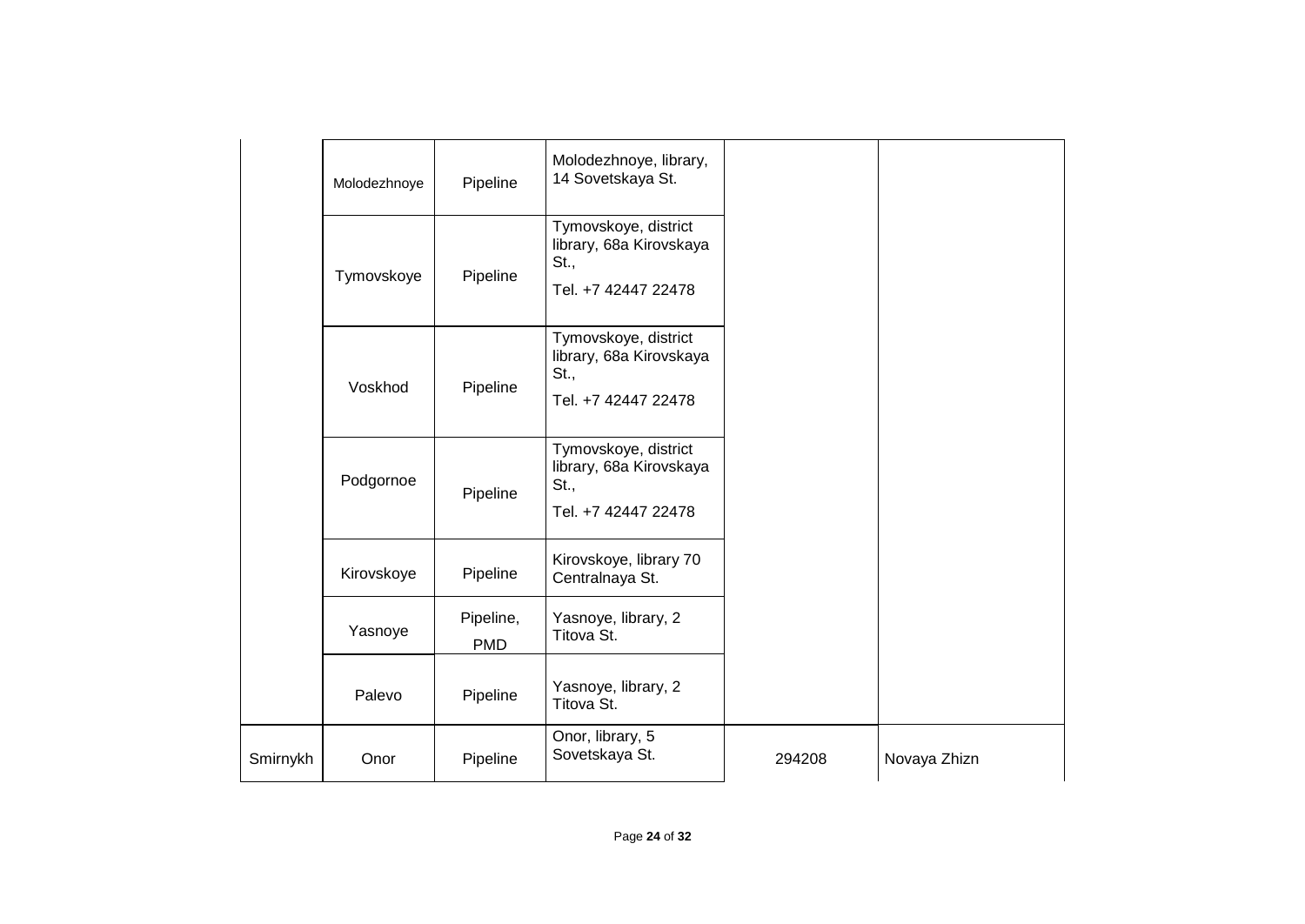|           | Roschino       | Pipeline | Roschino, library, 4<br>Komsomolskaya St.                               |                  |                          |
|-----------|----------------|----------|-------------------------------------------------------------------------|------------------|--------------------------|
|           | Pobedino       | Pipeline | Pobedino, library, 60<br>Centralnaya St.                                |                  |                          |
|           | Smirnykh       | Pipeline | Smirnykh, district<br>library, 12 Lenin St.,<br>Tel. +7 42452 22367     |                  |                          |
|           | Elniki         | Pipeline | Smirnykh, district<br>library, 12 Lenin St.,<br>Tel. +7 42452 22367     |                  |                          |
|           | <b>Buyukly</b> | Pipeline | Buyukly, library, 1<br>Kosmonavtov St.                                  |                  |                          |
|           | Leonidovo      | Pipeline | Poronaisk, district<br>library, 45 Gagarina St.,<br>Tel. +7 42431 42713 |                  |                          |
| Poronaisk | Poronaisk      | Pipeline | Poronaisk, district<br>library, 45 Gagarina St.,<br>Tel. +7 42431 42713 | 294208<br>662461 | <b>Express</b><br>Zvezda |
|           | Tikhmenevo     | Pipeline | Gastello, library, 42-2,<br>Centralnaya St.                             |                  |                          |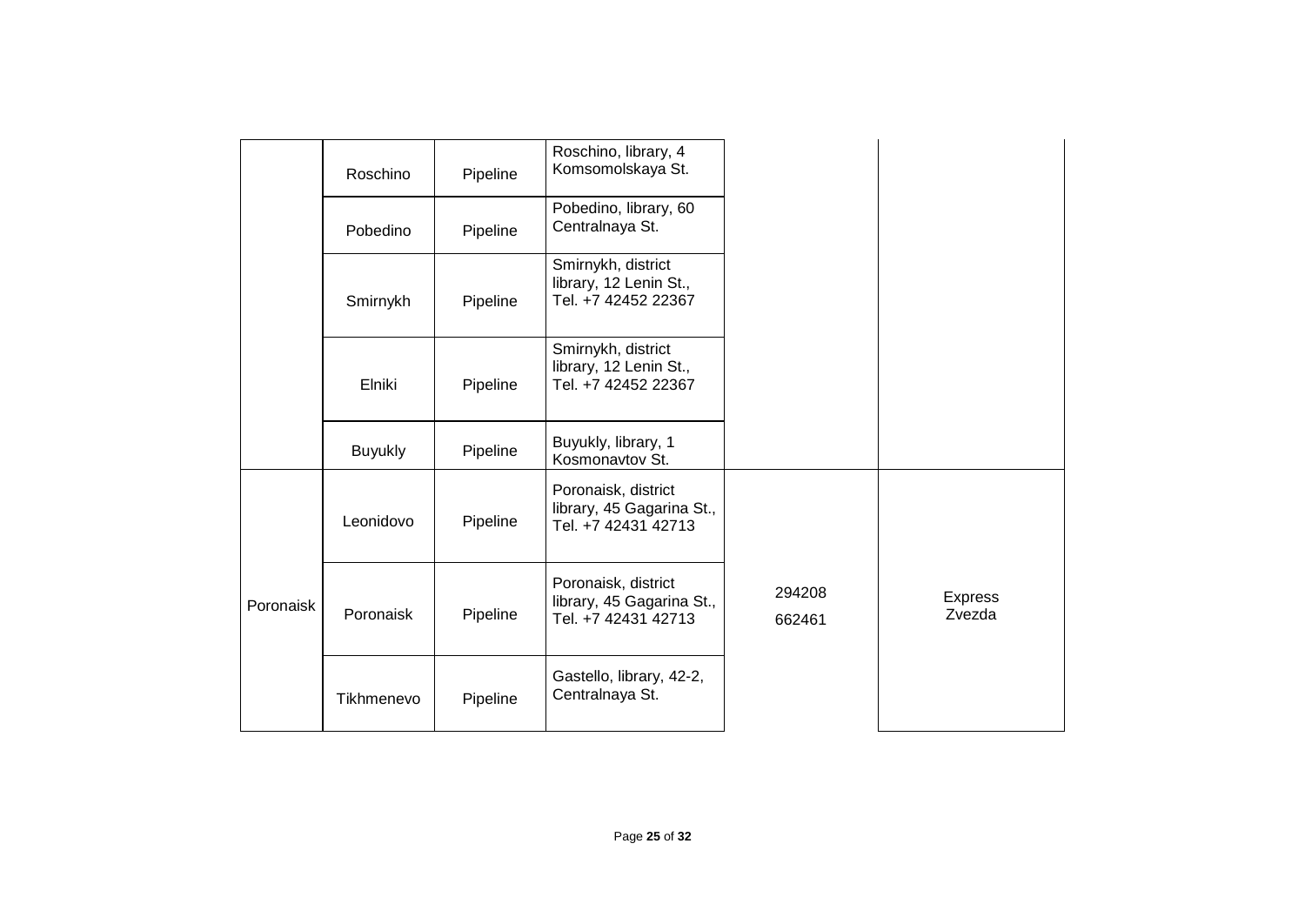|         | Gastello  | <b>Booster</b><br>station,<br><b>PMD</b> | Gastello, library, 42-2,<br>Centralnaya St.                                       |        |               |
|---------|-----------|------------------------------------------|-----------------------------------------------------------------------------------|--------|---------------|
|         |           |                                          |                                                                                   |        |               |
|         | Vostok    | Pipeline                                 | Vostok, library, 10a,<br>Gagarina St.                                             |        |               |
|         | Novoye    | Pipeline                                 | Novoye, library, 11-7,<br>Centralnaya St.                                         |        |               |
|         | Gornoye   | Pipeline                                 | Novoye, library, 11-7,<br>Centralnaya St.                                         |        |               |
|         | Tumanovo  | Pipeline                                 | Novoye, library, 11-7,<br>Centralnaya St.                                         |        |               |
| Makarov | Makarov   | Pipeline                                 | Makarov, district library,<br>9-a 50 Let Oktyabrya<br>St.,<br>Tel. +7 42443 53378 | 662461 | Novaya Gazeta |
|         | Vostochny | Pipeline                                 | Vostochny, library, 8,<br>Privokzalnaya St.                                       |        |               |
|         | Pugachevo | Pipeline                                 | Vostochny, library, 8,<br>Privokzalnaya St.                                       |        |               |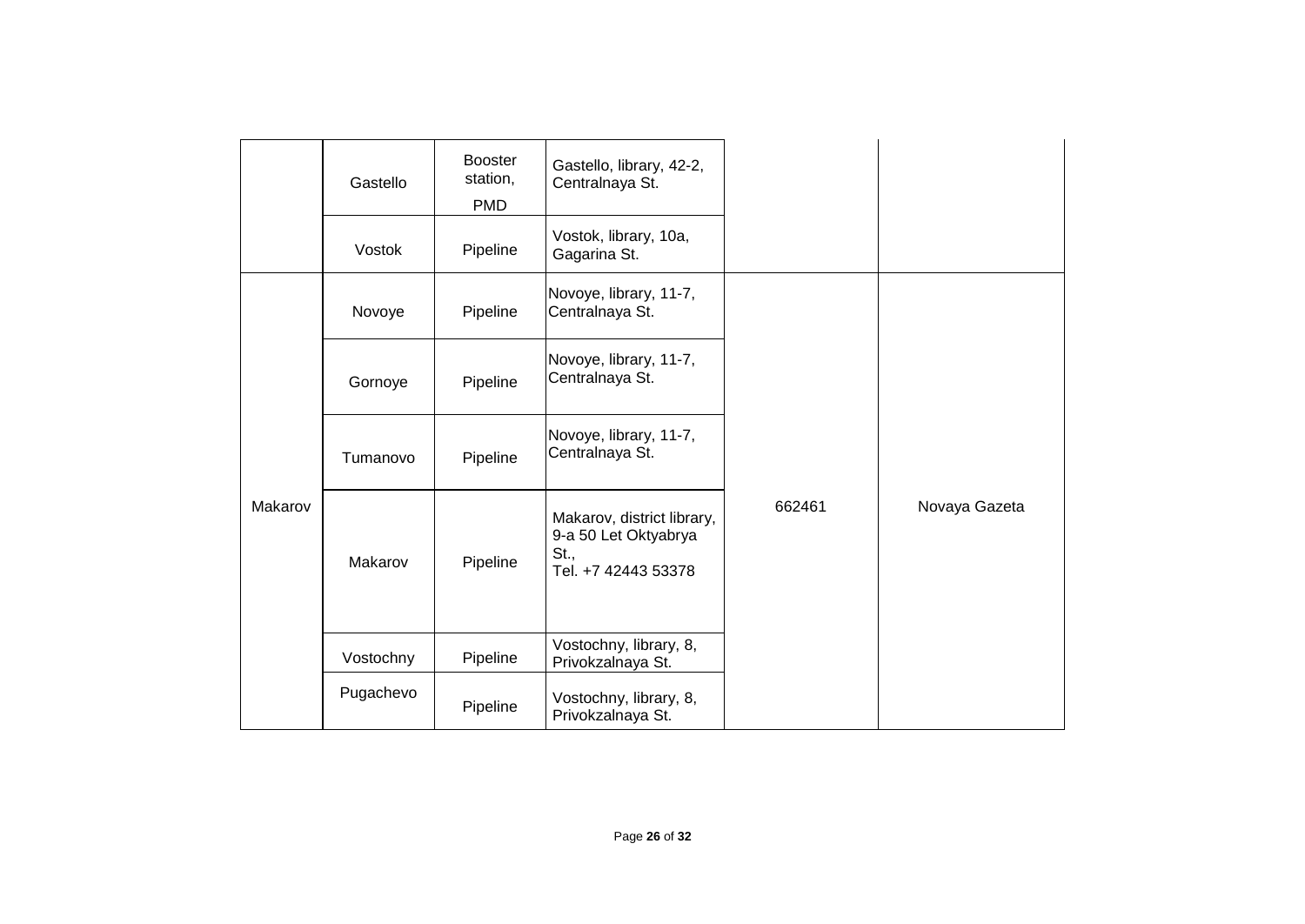|                | Vzmorye                                           | Pipeline | Vzmorye, library, 22,<br>Pionerskaya St.                              |        |                   |  |
|----------------|---------------------------------------------------|----------|-----------------------------------------------------------------------|--------|-------------------|--|
|                | Sovetskoye                                        | Pipeline | Sovetskoye, library,<br>122, Centralnaya St.                          |        |                   |  |
| <b>Dolinsk</b> | <b>Dolinsk</b>                                    | Pipeline | Dolinsk, district library,<br>31 Lenin St.,<br>Tel.<br>+7 42442 25284 | 662461 | Dolinskaya Pravda |  |
|                | Pokrovka/<br>Oktyabrskoye/<br>Sosnovka/<br>Ruchyi | Pipeline | Dolinsk, district library,<br>31 Lenin St.,<br>Tel.<br>+7 42442 25284 |        |                   |  |
|                | Sokol                                             | Pipeline | Sokol, library, 14,<br>Shirokaya St.                                  |        |                   |  |
|                | Troitskoye                                        | Pipeline | Troitskoye, library, 13,<br>Sovetskaya St.                            |        | Utro Rodiny       |  |
| Aniva          | Novo-<br>Troitskoye                               | Pipeline | Troitskoye, library, 13,<br>Sovetskaya St.                            | 662461 |                   |  |
|                | Mitsulevka                                        | Pipeline | Troitskoye, library, 13,<br>Sovetskaya St.                            |        |                   |  |
|                | Solovyevka                                        | LNG/OET  | Korsakov, city youth<br>library, 7 Molodyezhnyi<br>Per.               |        |                   |  |
| Korsakov       | Ozersky                                           | LNG/OET  | Korsakov, city youth<br>library, 7 Molodyezhnyi<br>Per.               | 662461 | Voskhod           |  |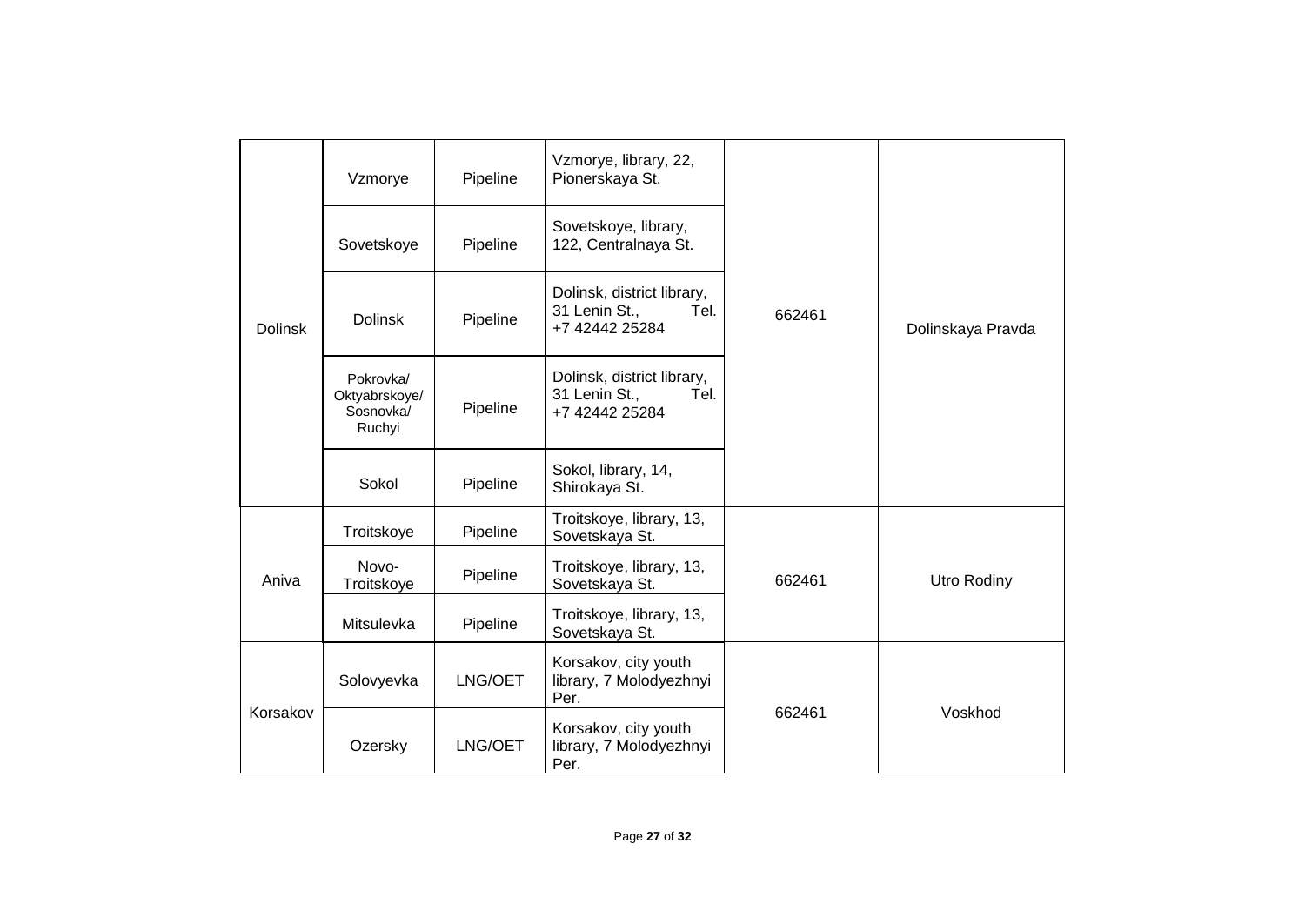|         | Chapaevo       | LNG/OET | Korsakov, city youth<br>library, 7 Molodyezhnyi<br>Per.                  |        |                     |
|---------|----------------|---------|--------------------------------------------------------------------------|--------|---------------------|
|         | Korsakov       | LNG/OET | Korsakov, city youth<br>library, 7 Molodyezhnyi<br>Per.                  |        |                     |
| Kholmsk | <b>Kholmsk</b> | Port    | Kholmsk, district library,<br>124 Sovetskaya St.,<br>Tel. +7 42433 50862 | 662461 | Kholmskaya Panorama |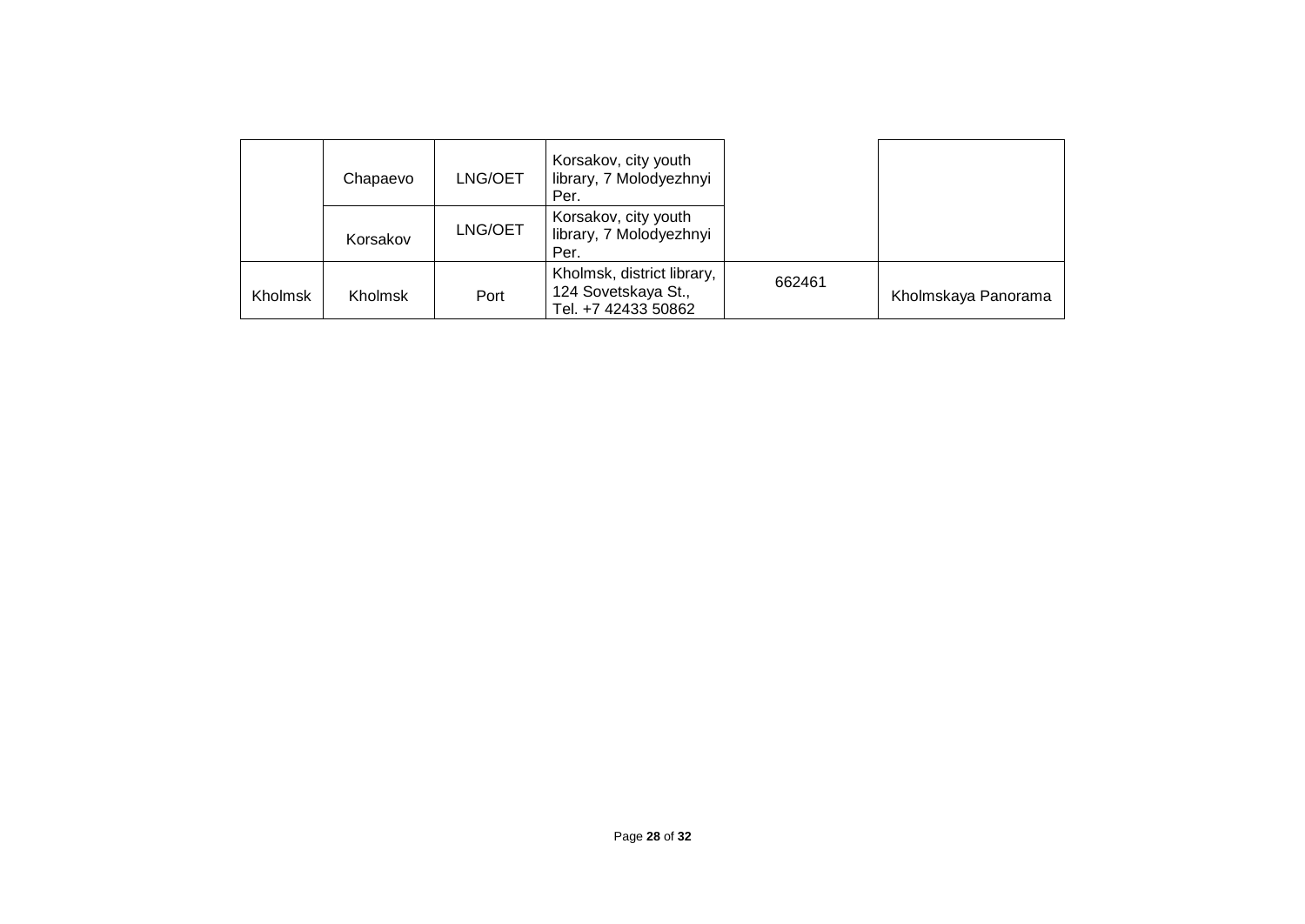# **APPENDEX 3 CONTACT INFORMATION FOR DISTRIBUTION OF SIMDP INFORMATION MATERIALS**

<span id="page-28-0"></span>

| <b>DISTRICT</b>               | <b>COMMUNITY</b>              | <b>SIMDP DOCUMENTATION AND</b><br><b>INFORMATION MATERIALS</b>                                                                                                                                  | <b>BULLETIN BOARD</b><br><b>LOCATION</b>                                | <b>CONTACT OF</b><br><b>COMMUNITY LIASION</b><br><b>OFFICER IP GROUP/</b><br><b>SIMDP COORDINATOR</b> |
|-------------------------------|-------------------------------|-------------------------------------------------------------------------------------------------------------------------------------------------------------------------------------------------|-------------------------------------------------------------------------|-------------------------------------------------------------------------------------------------------|
|                               | Okha                          | Library,<br>Administration.<br>Local non-government organisation of IP<br>of Okha district                                                                                                      | Library, 17 Lenina St                                                   |                                                                                                       |
| Okha                          | Nekrasovka                    | Library, Okha local non-government<br>organisation "Centreon saving and<br>development of the traditional IP culture<br>"Kykhkykh" ("Swan"), Regional social<br>movement "Union of Sakhalin IP" | Library, 4 Klubnaya St,<br>ap. $2$                                      | 294208<br>662009                                                                                      |
| Nogliki                       | Nogliki                       | Nogliki municipal regional museum,<br>Administration, regional library                                                                                                                          | Nogliki municipal regional<br>museum,<br>60 Sovetskaya St.              | 294208<br>662009                                                                                      |
|                               | Val                           | Library,<br>Administration                                                                                                                                                                      | Library,<br>23 Shkolnaya St.                                            |                                                                                                       |
| Tymovsk                       | Tymovskoye<br>Chir-Unvd       | Regional library,<br>Administration<br>Library,<br>Administration                                                                                                                               | Regional library,<br>68a Kirovskaya St.<br>Library,<br>6 Sovetskaya St. | 294208<br>662009                                                                                      |
|                               | Aleksandrovsk-<br>Sakhalinsky | Administration                                                                                                                                                                                  |                                                                         |                                                                                                       |
| Aleksandrovsk-<br>Sakhalinsky | Viakhtu                       | Library,<br>Administration, school                                                                                                                                                              | Library, 4 Pochtovaya St                                                | 294208<br>662009                                                                                      |
|                               | Trambaus                      | Library                                                                                                                                                                                         | 2 Morskaya St.                                                          |                                                                                                       |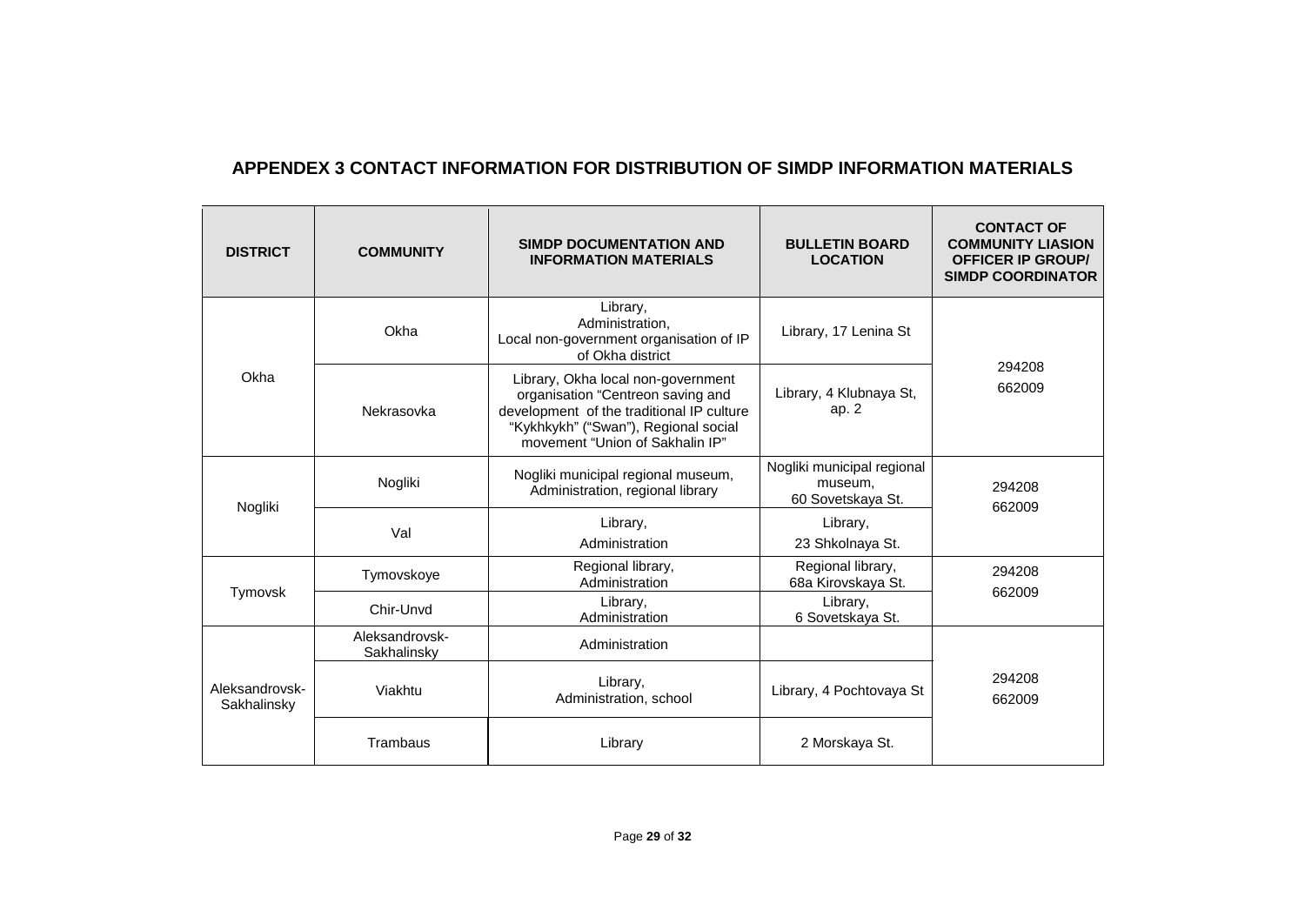| <b>DISTRICT</b>       | <b>COMMUNITY</b>  | <b>SIMDP DOCUMENTATION AND</b><br><b>INFORMATION MATERIALS</b>                                             | <b>BULLETIN BOARD</b><br><b>LOCATION</b> | <b>CONTACT OF</b><br><b>COMMUNITY LIASION</b><br><b>OFFICER IP GROUP/</b><br><b>SIMDP COORDINATOR</b> |  |
|-----------------------|-------------------|------------------------------------------------------------------------------------------------------------|------------------------------------------|-------------------------------------------------------------------------------------------------------|--|
| Smirnykh              | Smirnykh          | Regional library,<br>Administration                                                                        | Regional library,<br>12 Lenina St.       | 294208                                                                                                |  |
|                       | Buyukly           | Library                                                                                                    | 1 Kosmonavtov St.                        | 662009                                                                                                |  |
| Poronaisk             | Poronaisk         | Regional libraries,<br>Administration,<br>Local non-government organisation of IP<br>of Poronaisk district | Regional libraries,<br>45 Gagarina St.   | 294208<br>662009                                                                                      |  |
| Yuzhno-<br>Sakhalinsk | Yuzhno-Sakhalinsk | Administration,<br>IP administration of Sakhalin Government                                                |                                          | 294208<br>662009                                                                                      |  |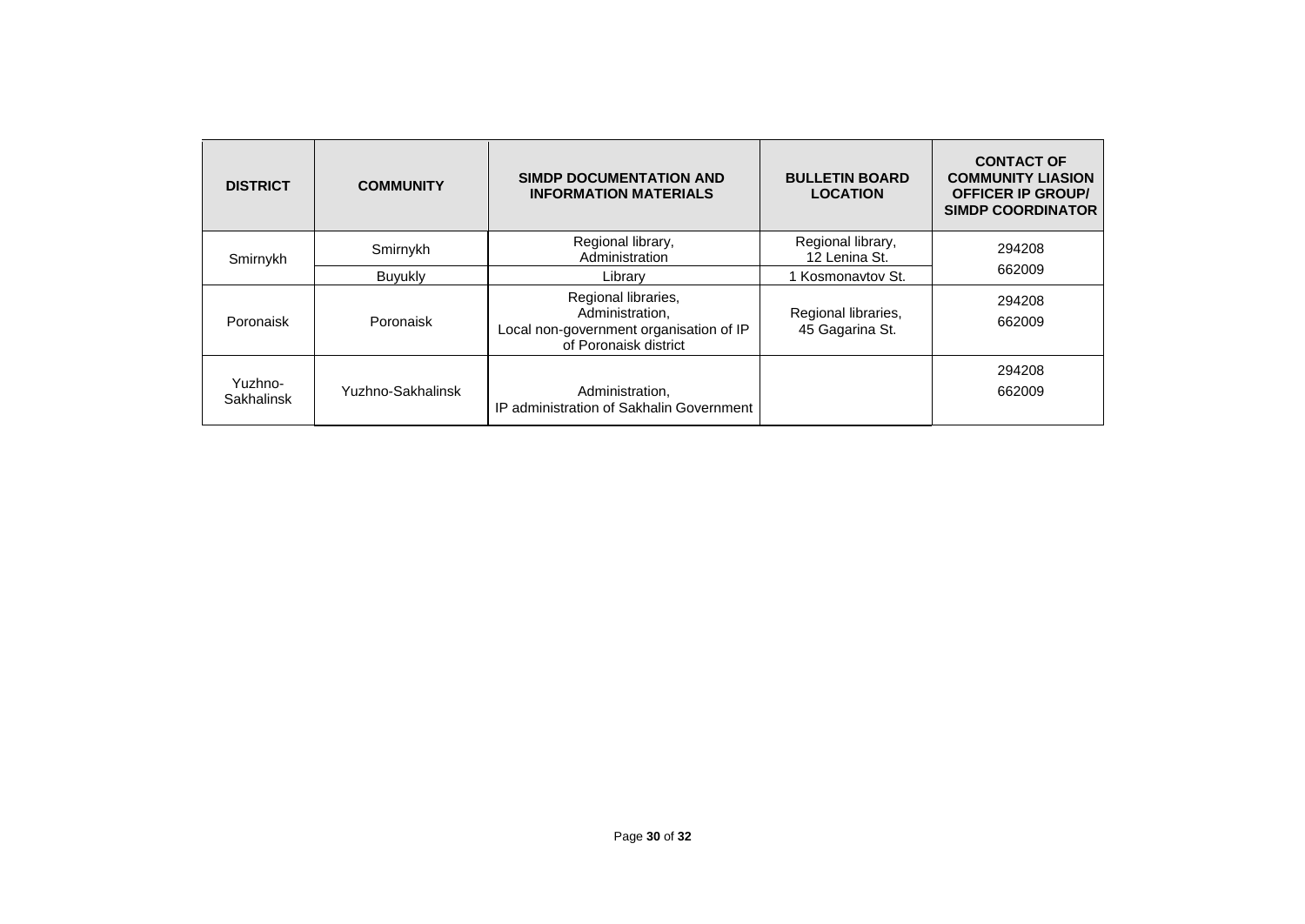## <span id="page-30-0"></span>**APPENDIX 4 LIST OF EXISTING JAPANESE STAKEHOLDERS ON SAKHALIN ENERGY DATABASE**

|                                                                                                                                                                                                                                                                                                                                                                                                                                                                                                                                                                                                                 | <b>Japanese stakeholders</b>                                                                                                                                                                                                                                                                                                                                                                                                         |
|-----------------------------------------------------------------------------------------------------------------------------------------------------------------------------------------------------------------------------------------------------------------------------------------------------------------------------------------------------------------------------------------------------------------------------------------------------------------------------------------------------------------------------------------------------------------------------------------------------------------|--------------------------------------------------------------------------------------------------------------------------------------------------------------------------------------------------------------------------------------------------------------------------------------------------------------------------------------------------------------------------------------------------------------------------------------|
| Consulate General of Japan<br><b>Hokkaido Government</b><br>Souya General Subprefectural Bureau of<br>Hokkaido Government<br>Okhotsk General Subprefectural Bureau<br>of Hokkaido Government<br>Rumoi Subprefectural Bureau of<br>٠<br>Hokkaido Government<br>Fisheries Agency of Japan<br>Hokkaido Bureau of Economy, Trade<br>and Industry (METI Branch)<br>Hokkaido Legislative Assembly<br>٠<br>Hokkaido Fisheries Environmental<br>Centre<br>Hokkaido fisheries cooperative<br>associations (Wakkanai, Sarufutu,<br>Esashi, Abashiri, Kitarumoi, Otarushi,<br>Tokoro, Yubetsu, Oumu, Ishikariwan,<br>etc.) | Japan Coast Guard - Headquarters<br>(Tokyo) and Regional Headquarters<br>Japan Environment Disaster Information<br>Centre<br>Hokkaido University<br>٠<br>Friends of Earth Japan<br>IFAW - Japan<br>WWF Japan<br>Wildlife Preservation Bureau of Hokkaido<br>Etopilika<br>Hokkaido Raptors Research<br>Wild Bird Society of Japan<br>Yamashina Institute for Ornithology<br><b>Okhotsk Environmental Protection</b><br><b>Network</b> |